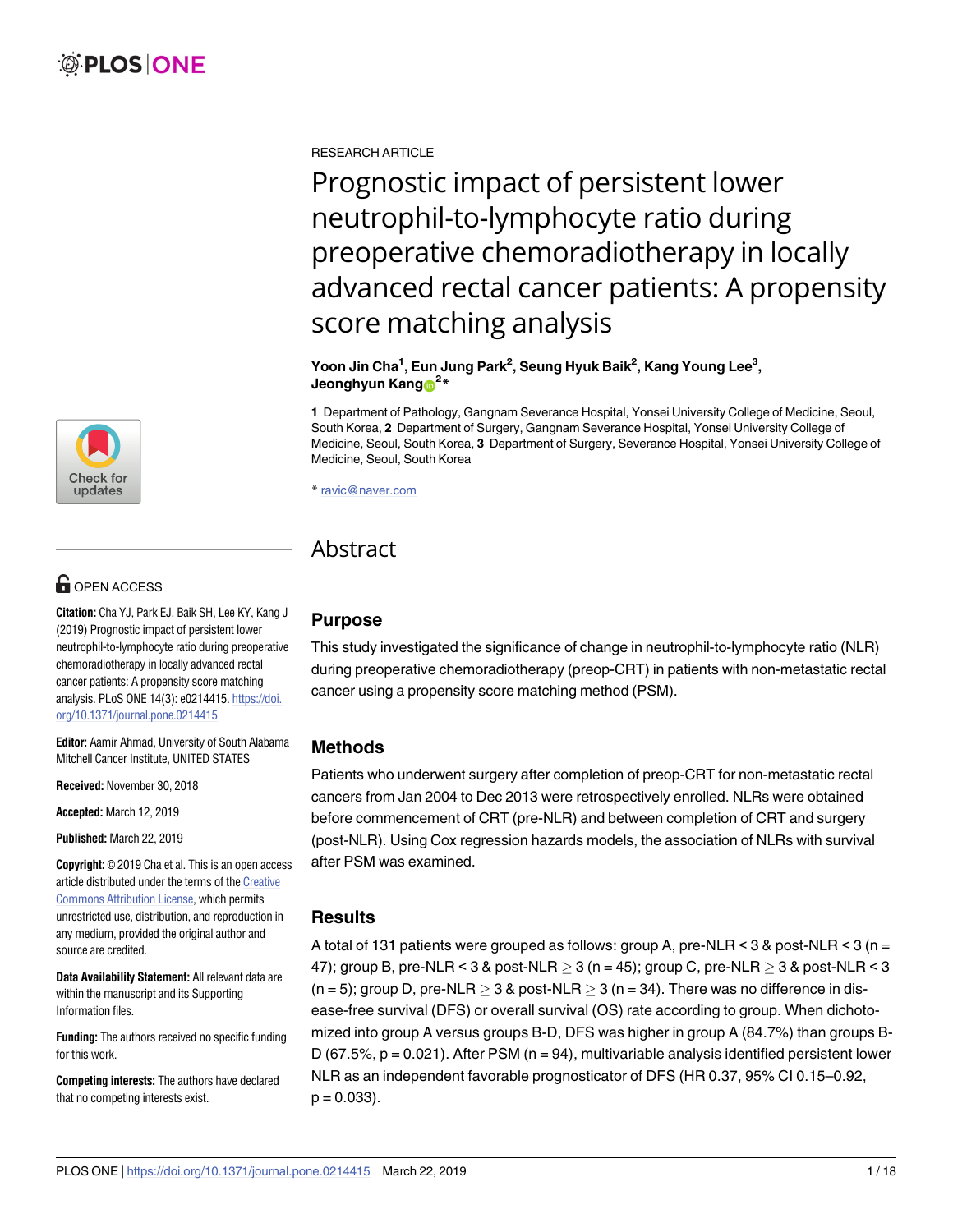## <span id="page-1-0"></span>**Conclusions**

Persistent non-inflammatory state measured by NLR may be an indicator of decreased risk of recurrence in patients with locally advanced rectal cancer treated with preop-CRT.

## **Introduction**

Colorectal cancer is a major cause of cancer-related death worldwide and in South Korea.[\[1–](#page-14-0) [3\]](#page-14-0) Among them, nearly 30% of patients had been diagnosed with rectal cancer.[\[2\]](#page-14-0) According to guidelines, standard care for locally advanced rectal cancer (clinical stage II and III) is preoperative chemoradiotherapy (preop-CRT) followed by total mesorectal excision.[[4](#page-14-0),[5](#page-14-0)] Although preop-CRT may decrease local recurrence rate in comparison to postoperative adjuvant chemoradiotherapy, it does not improve overall survival (OS).[\[4,5\]](#page-14-0) Risk stratification for high risk patients to designate proper management is important to improve prognostic outcomes in these patients.

Various markers reflecting systemic inflammatory response, such as neutrophil-to-lymphocyte ratio (NLR), platelet-to-lymphocyte ratio (PLR), lymphocyte-to-monocyte ratio (LMR), C-reactive protein (CRP), and the modified Glasgow prognostic score (mGPS), are demonstrated prognostic factors for survival in primary operable cancers.[\[6](#page-14-0)] Although albumin or CRP are not usually assessed as part of the preoperative workup for cancer patients, differential white cell count is routinely performed to identify patients with hypercoagulability or infection risk.[[6](#page-14-0)] Among these laboratory markers, NLR is one of the most commonly used biomarkers. It was reported that tumor affected the hematopoietic progenitor cell of the host and thus myeloid lineage populations (including neutrophils) could expand.[\[7\]](#page-14-0) These myeloid-derived suppressor cells (MDSCs) suppress host immune cells through various pathways and could diminish lymphocytes.[[8\]](#page-14-0) NLR could be used to estimate the relative balance of myeloid and lymphocytic lineages, thus reflecting host immunity in cancer patients.[\[8\]](#page-14-0) The prognostic impact of NLR was thoroughly investigated in different types of diseases including gastric cancer, hepatocellular cancer, pancreatic cancer, head and neck cancer, esophageal cancer, breast cancer, and thyroid cancer.[[9](#page-14-0)–[15\]](#page-14-0) In accordance with these results, previous studies including a meta-analysis demonstrated that NLR can predict survival outcome,[\[16–](#page-14-0)[22\]](#page-15-0) or can also predict tumor regression grade, such as pathologic complete response (pCR), or good tumor response after preop-CRT in patients with rectal cancer.[[18](#page-15-0),[20,23–25](#page-15-0)]

Nevertheless, there are also a number of studies that have shown that NLR is not relevant in patients with rectal cancer. Lino-Silva and colleagues reported that there were no differences in survival outcomes or pCR rate according to NLR cut-off point (2.0, 2.5, 4, and 5) in 175 patients who underwent preop-CRT.[\[26\]](#page-15-0) Shen and colleagues also reported that NLR measured in pre-CRT did not predict OS or disease-free survival (DFS) in patients with locally advanced rectal cancer who underwent preop-CRT.[\[27\]](#page-15-0) Jung et al. reported that NLR measured before commencement of preop-CRT could not discriminate recurrence-free survival (p = 0.07) among 984 patients who underwent preop-CRT.[[28](#page-15-0)] Portale and coworker recently demonstrated that neither PLR nor NLR were associated with survival and recurrence in patients undergoing laparoscopic curative resection for rectal cancer with or without preop-CRT.[[29](#page-15-0)] The basis of this discrepancy among studies is not clearly understood.

The long course of preop-CRT for locally advanced rectal cancer patients usually takes 11– 15 weeks from preop-CRT commencement to the date of definite surgery. As has been recently suggested, neutrophil and lymphocyte counts are not constant over time during preop-CRT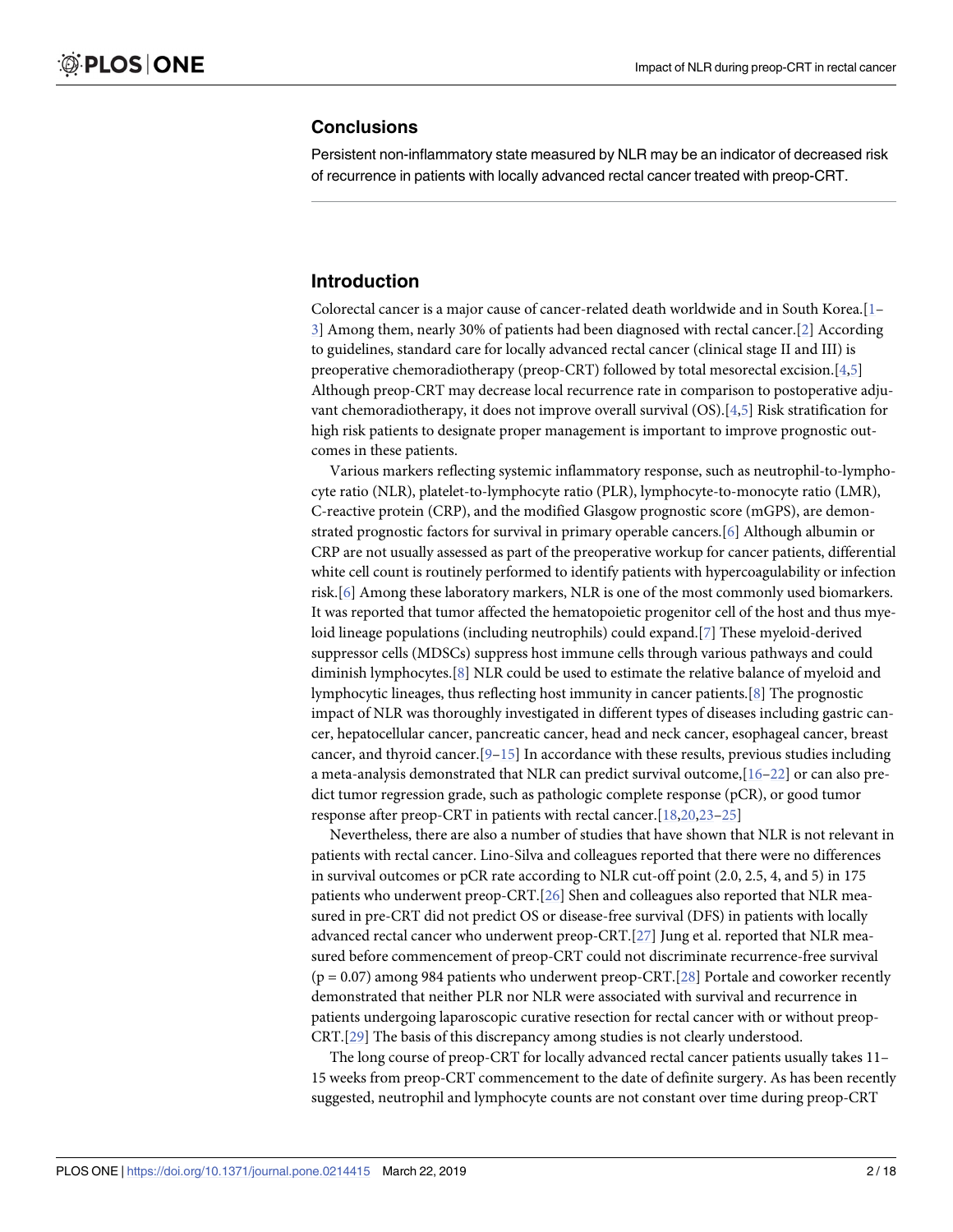<span id="page-2-0"></span>for rectal cancer.[[30](#page-15-0)] So, the NLR will vary in value. Most previous studies evaluating the impact of NLR on survival or tumor response for rectal cancer measured NLR at a specific time, mainly before initiating preop-CRT, or used the NLR value assessed before preop-CRT. [\[16](#page-14-0)[–20,23](#page-15-0)–[29,31\]](#page-15-0) In contrast, the prognostic significance of change in NLR during preop-CRT for rectal cancer has not been widely assessed.[\[32\]](#page-15-0)

Our study aimed to investigate the impact of changes in pre- and post-chemoradiotherapy neutrophil-to-lymphocyte ratios (NLRs) on the prognosis of patients with rectal cancer who underwent preop-CRT.

## **Materials and methods**

A retrospective cohort study was conducted using consecutive patients with non-metastatic rectal cancer who underwent preop-CRT followed by surgery from Jan 2004 to Dec 2013. All patients diagnosed with clinical stage II or III rectal cancer who underwent long-course preop-CRT were screened. Patients who underwent emergent or palliative surgeries, were diagnosed as stage IV at initial staging workup, with history of inflammatory bowel disease, or with any missing blood examination data during preop-CRT were excluded from this study. Finally, 131 patients were included in this analysis.

Routine demographic variables, surgical outcomes, and oncologic outcomes were obtained from the electronic medical records, including age, sex, body mass index (BMI), carcinoembryonic antigen (CEA), neutrophil, lymphocyte, monocyte and platelet counts, type of surgery, hospital stay, recurrence, and survival. NLR was defined by dividing absolute neutrophil count by absolute lymphocyte count and was calculated twice for each patient using the complete blood count (CBC) performed before CRT (pre-NLR) and between completion of CRT and surgery (post-NLR). Additional blood test between these two examinations was not routinely performed. This study was approved by Gangnam Severance Hospital's Institutional Review Board. Informed consent was waived for this retrospective study.

#### **Preoperative chemoradiotherapy, total mesorectal excision and follow up**

All patients underwent conventional radiotherapy (RT) with concurrent 5-fluorouracil-based chemotherapy. Mean 50.4 Gy radiation dose was irradiated in 28 fractions over 5 weeks. RT was applied to the whole pelvis with 45 Gy in 25 fractions, with a boost of 5.4 Gy to the primary tumor in 3 fractions. Patients were treated with 3 portals of posterior and bilateral beams in the prone position. The superior border was 1.5 cm above the sacral promontory (L5 level), and the inferior border was at the inferior margin of the obturator foramen or 3 cm below the lower tumor margin. The lateral border was 1.5 cm lateral to the bony pelvis, and the anterior border was 3 cm anterior to the tumor. The posterior border was 0.5 cm posterior to the sacral surface. The boost volume was 3 cm expansion from the primary tumor in the superior and inferior directions and 2 cm expansion radially. Chemotherapy regimens were either intravenous 5-fluorouracil (5-FU) or oral capecitabine. Intravenous chemotherapy was administered at a dose of 425 mg/m<sup>2</sup>/day of 5-FU with 20 mg/m<sup>2</sup>/day of leucovorin during the first and fifth weeks of radiation treatment (RT). Oral capecitabine was administered at a dose of 1,650 mg/ m<sup>2</sup>/day during the whole RT period. Surgery was performed in accordance with the principle of total mesorectal excision (TME) at 6 to 12 weeks after completion of preop-CRT. After surgery, patients were followed up in an out-patient clinic every 3 months for the first 3 years and 3–6 months thereafter until 5 years from the initial surgery. CEA was assessed at each visit. Chest and abdominopelvic computed tomography (CT) was performed every 6 or 12 months according to postoperative stage. Colonoscopy was recommended at 1, 3, and 5 years after surgery. Positron-emission tomography scan or magnetic resonance imaging was added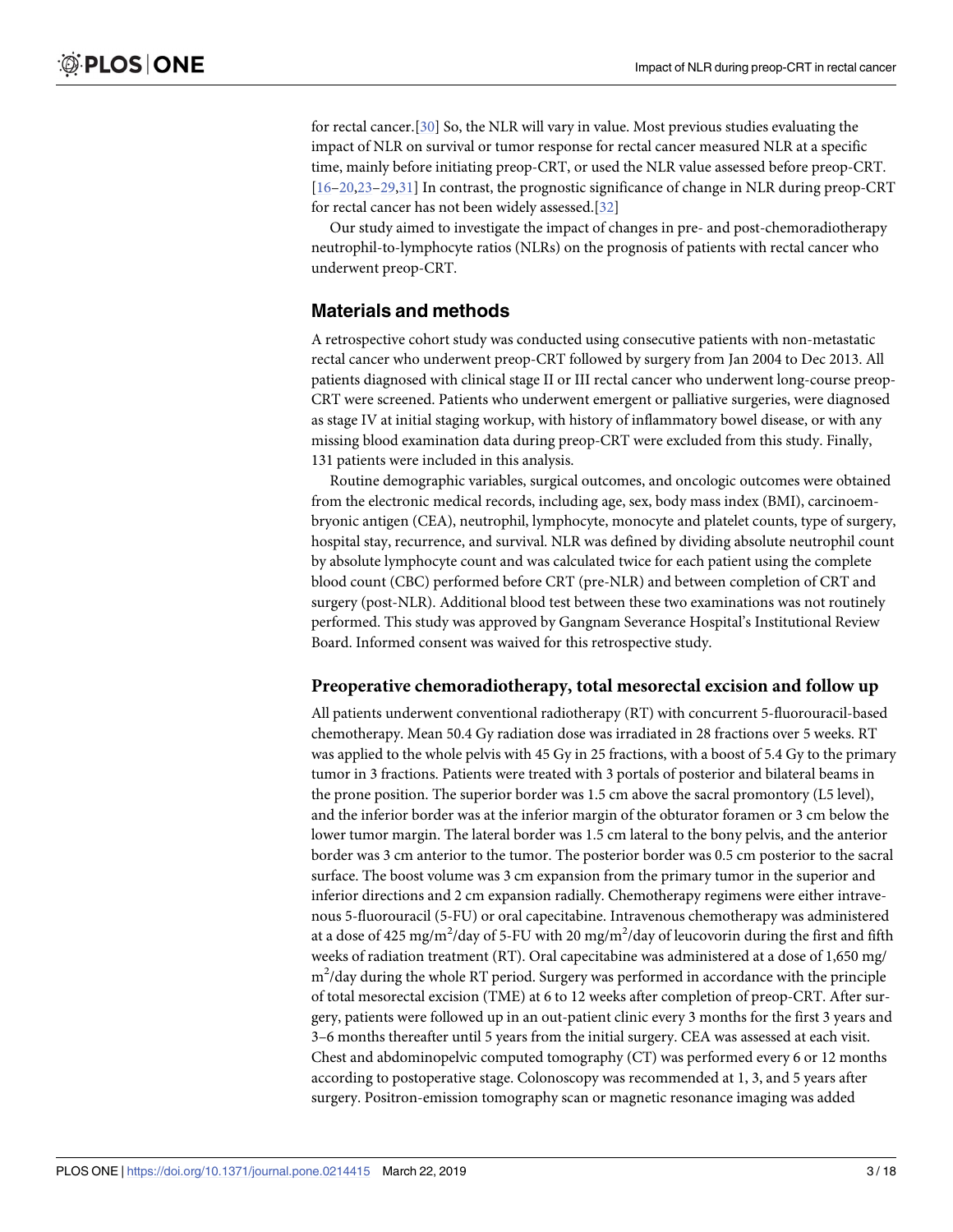<span id="page-3-0"></span>according to physician discretion. Local and distant metastases were defined according to clinical and radiologic evaluations. Biopsy confirmation was not always mandatory to confirm recurrence.

## **Classifications according to NLRs measured at two different time points during preoperative chemoradiotherapy**

To assess the significance of the change in NLRs while receiving preop-CRT, patients were stratified into 4 groups using the cut-off value of 3 for both pre-NLR and post-NLR. This cutoff value was derived from previous studies on the impact of NLR for patients with colorectal cancer.[[33](#page-16-0)–[35](#page-16-0)] In brief, patients were grouped as follows: group A, pre-NLR *<* 3 & post-NLR  $\leq$  3; group B, pre-NLR  $\leq$  3 & post-NLR  $\geq$  3; group C, pre-NLR  $\geq$  3 & post-NLR  $\leq$  3; group D, pre-NLR  $\geq$  3 & post-NLR  $\geq$  3. Patients were further sub-stratified as group A versus groups B-D based on survival outcomes in further analysis.

#### **Propensity score matching**

After sub-stratifying the entire cohort into group A versus groups B-D, significant difference in clinical T stage and marginal difference in clinical N stage was identified between the two groups, which might affect long-term oncologic outcomes. The following covariates were included in the model to calculate the propensity score: clinical T stage and clinical N stage. The NLR dichotomization (group A vs. control) was entered into the regression model as the dependent variable. Matching of propensity scores was obtained with the 1:1 optimal matching method.

## **Further analysis of the impact of neutrophils, lymphocytes, PLR and LMR on DFS and OS**

Using the cohort after propensity score matching, we further evaluated the significance of neutrophil, lymphocyte, PLR and LMR with DFS and OS. PLR was defined as the absolute platelet count divided by the absolute lymphocyte count. LMR was defined as the absolute lymphocyte count divided by the absolute monocyte count. First, patients were stratified into the 2 groups using the cut-off value of median for neutrophils, lymphocytes, PLR and LMR respectively. Second, patients were separately into four grouped as follows: pre- *<* median & post- *<* median; pre- *<* median & post- � median; pre- � median & post- *<* median; pre- � median & post- � median. Finally, patients were sub-stratified as pre- *<* median & post- *<* median vs. control in further analysis.

#### **Statistical analysis**

Differences in clinicopathologic features between groups were analyzed using the chi-square test or Fisher's exact test for categorical variables and with Student's t-test for continuous variables. The primary clinical outcomes of interest were OS and DFS. OS duration was defined as the time from the date of operation to the date of death or last follow-up. DFS duration was defined as time from the date of operation to the date of recurrence (local recurrence or/and distant metastasis), death, or last follow-up. Local recurrence-free survival (LRFS) and distant metastasis-free survival (DMFS) were defined as time from the date of surgery to the occurrence of locoregional recurrence or distant metastasis, respectively. The Kaplan–Meier method was used for survival analysis, and the log-rank test was used to compare survival outcomes between the groups. Univariable and multivariable analyses were performed using a Cox proportional hazards model. Variables that had significance of  $p \leq 0.1$  on univariable analysis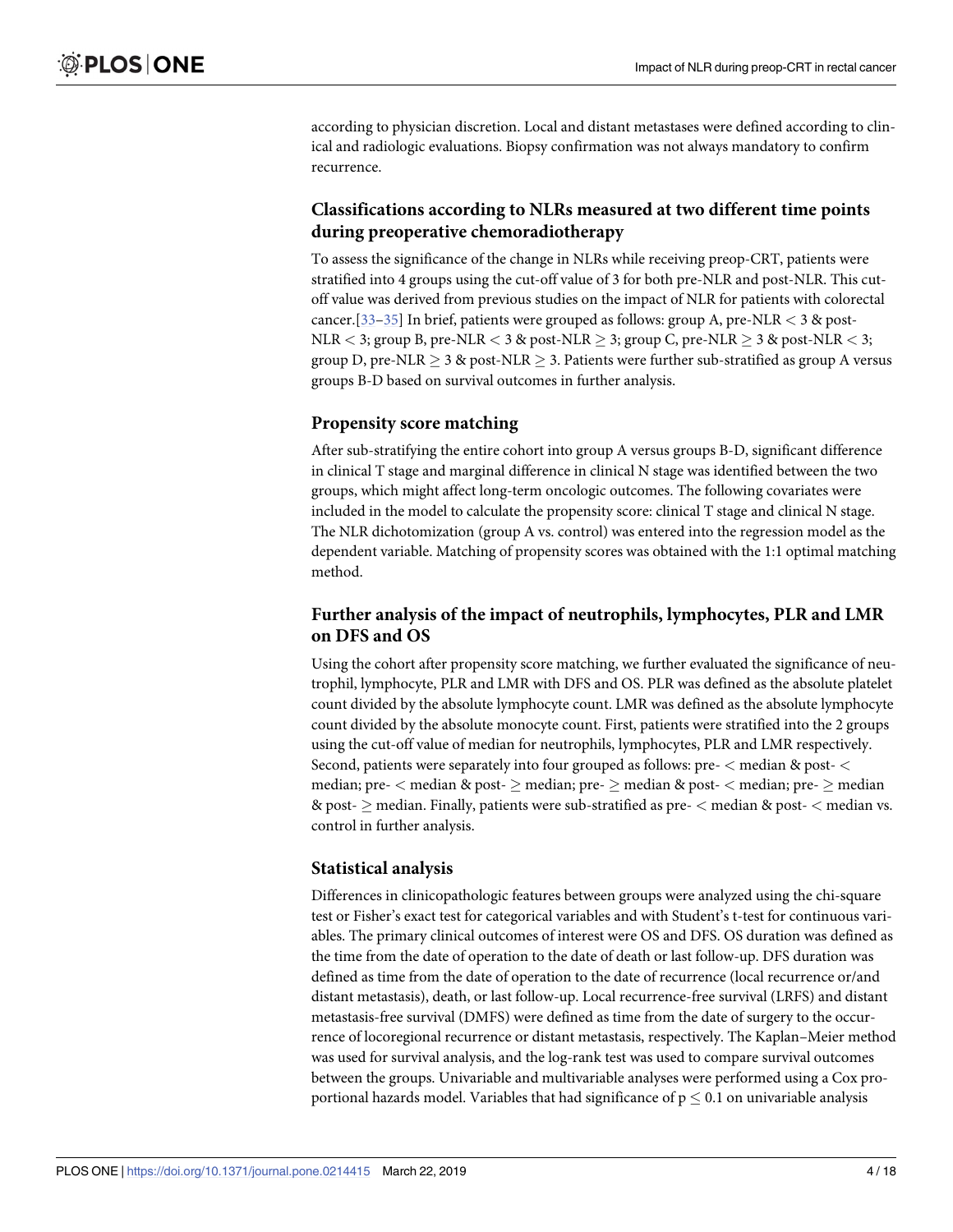<span id="page-4-0"></span>were eligible for inclusion in multivariable analysis. Multivariable models were derived using forward stepwise selection. A two-sided p *<* 0.05 was considered statistically significant. Statistical analyses were performed using IBM SPSS version 23.0 (IBM Corp., Armonk, NY, USA) and R version 3.5.1 (R-project, Institute for Statistics and Mathematics).

## **Results**

#### **Patient characteristics**

A total of 131 patients were included in this study. The median follow-up period was 73.3 [interquartile range (IQR) 56.2–98.1)] months. The majority of patients was male (65.6%) and diagnosed with low rectal tumor (tumor was located below 6 cm from the anal verge) (71.8%). The median age was 59 (IQR, 51–67) years, and median BMI was 23.3 (IQR, 21.4–24.8) kg/m<sup>2</sup>. Median CEA before starting preop-CRT was 4 (IQR, 2–8) ng/mL. In pre-treatment staging before preop-CRT, there were 19 (14.5%), 67 (51.1%), and 45 (34.4%) cT2, cT3, and cT4, respectively. Most patients (80.2%) were diagnosed as clinically node positive.

The median values of pre-NLR and post-NLR were 2.25 (IQR, 1.64–3.29) and 3.46 (IQR, 2.57–4.75), respectively (p *<* 0.01). Median days from measurement of pre-NLR and post-NLR to the date of surgery were 98 (IQR, 84–109) and 13 (IQR, 7–18) days, respectively. The proportion of patients with greater than 3 NLR was 29.8% in pre-NLR and 60.3% in post-NLR (p *<* 0.001). Combining the cut-off value of 3 in pre- and post-NLRs, 47 (35.9%), 45 (34.4%), 5 (3.8%), and 34 (26%) patients were classified into group A, group B, group C, and group D, respectively [\(Table](#page-5-0) 1).

## **Overall survival, disease-free survival, local recurrence-free survival, and distant metastasis-free survival among 131 patients**

Of the 131 patients, local recurrence was observed in 6 (4.5%) and distant metastasis occurred in 30 (22.9%) during the study period. Overall, death occurred in 38 patients (29%). The 5-year OS and DFS rates were 80.1% and 73.6%, respectively, for all patients. The 5-year LRFS and DMFS were 95.3% and 78%, respectively, for all patients.

When survival outcomes were compared according to the cut-off value of 3 in pre-NLR, OS and DFS did not differ between the pre-NLR  $<$  3 and pre-NLR  $\geq$  3 groups (OS: p = 0.76, DFS:  $p = 0.15$ ). At a cut-off value of 3 for post-NLR, there was no difference of OS ( $p = 0.36$ ) between the post-NLR  $<$  3 and post-NLR  $\geq$  3 groups. There was a trend toward better DFS in the post-NLR  $<$  3 group compared with the post-NLR  $\geq$  3 group (p = 0.05) (Fig [1A–1D\)](#page-6-0).

Next, OS and DFS were compared among the 4 groups (groups A-D). There was no significant difference in 5-year OS or 5-year DFS among the four groups (OS: 82.7% in group A, 80% in group B, 60% in group C, and 79.4% in group D, p = 0.620, DFS: 84.7% in group A, 65.9% in group B, 60% in group C, [and](#page-6-0) 70.6% in group D,  $p = 0.125$ ) (Fig 2A and 2B). When patients were further sub-stratified into group A versus groups B-D, there was no significant difference in 5-year OS between the two groups  $(82.7\%$  in group A vs. 78.6% in groups B-D, p = 0.245). In contrast, the 5-year DFS rate was significantly better in group A than in groups B-D (84.7% in group A vs. 67.5% in groups B-D,  $p = 0.021$ ) (Fig 2C [and](#page-6-0) 2D).

#### **Propensity score matching**

The patient characteristics of group A versus groups B-D are described in [Table](#page-7-0) 2. Among 131 patients (before PSM), a significantly higher proportion in groups B-D had advanced clinical T stage ( $p = 0.008$ ). Although it was not statistically significant, clinically node positive patients were more predominant in groups B-D compared to group A  $(84.5\% \text{ vs. } 72.3\%, \text{ p} = 0.112)$ .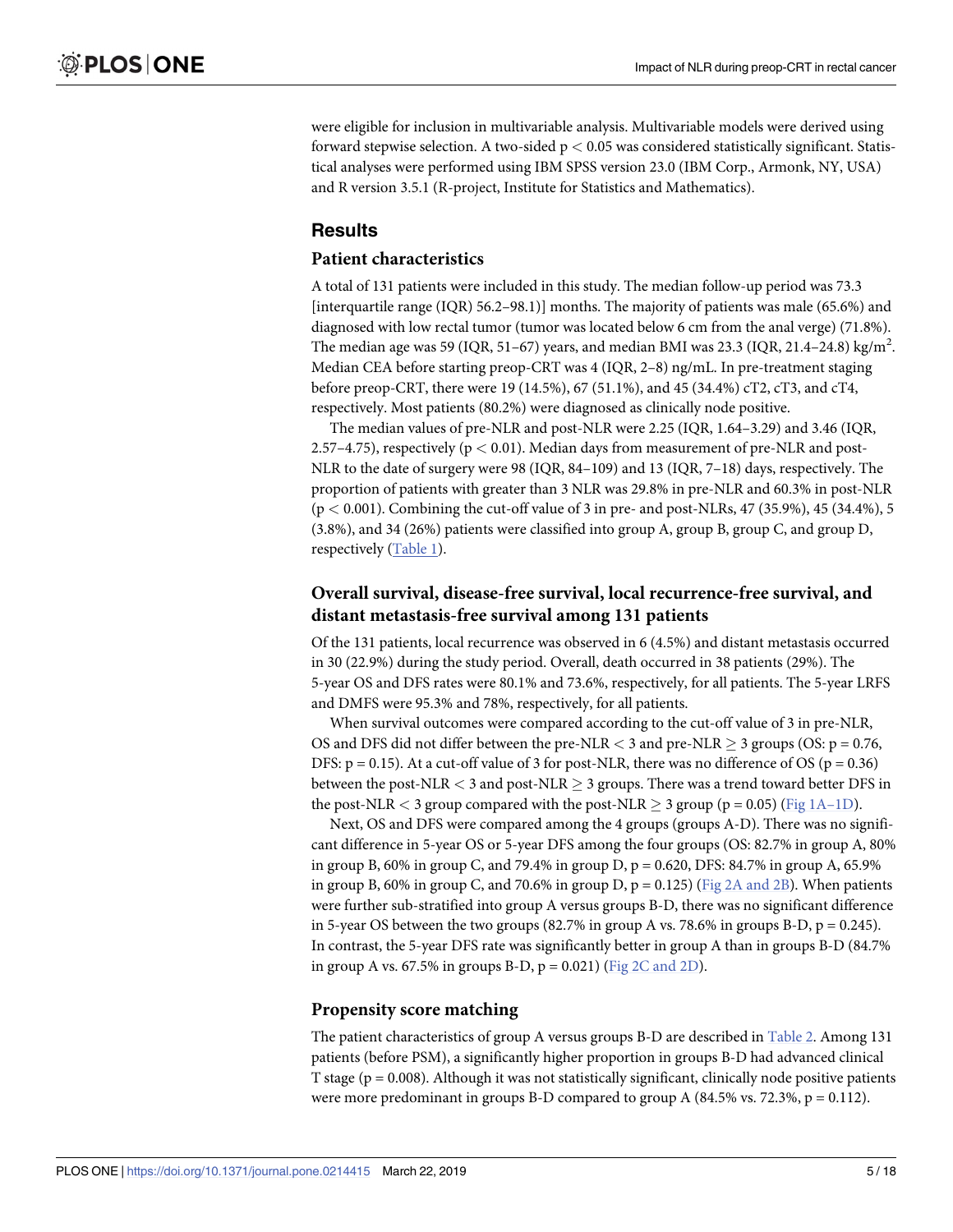|                                     |                                                | N(%)                |
|-------------------------------------|------------------------------------------------|---------------------|
| Gender                              | Male                                           | 86 (65.6)           |
|                                     | Female                                         | 45(34.4)            |
| Age (years)                         | median $(IQRa)$                                | $59(51-67)$         |
| $BMI^b$ (kg/m <sup>2</sup> )        | median (IQR)                                   | $23.3(21.4 - 24.8)$ |
| Tumor distance from anal verge (cm) | < 6                                            | 94 (71.8)           |
|                                     | > 6                                            | 37(28.2)            |
| Pre-CRT CEA $\text{c}$ (ng/mL)      | median (IQR)                                   | $4(2-8)$            |
| cT stage                            | cT2                                            | 19(14.5)            |
|                                     | cT3                                            | 67(51.1)            |
|                                     | cT4                                            | 45 (34.4)           |
| cN stage                            | $cN(-)$                                        | 26(19.8)            |
|                                     | $cN (+)$                                       | 105(80.2)           |
| pre-NLR                             | median (IQR)                                   | $2.25(1.64-3.29)$   |
|                                     | $<$ 3                                          | 92(70.2)            |
|                                     | > 3                                            | 39 (29.8)           |
| post-NLR                            | median (IQR)                                   | $3.46(2.57 - 4.75)$ |
|                                     | $<$ 3                                          | 52 (39.7)           |
|                                     | > 3                                            | 79 (60.3)           |
| Combination of pre&post NLRs        | pre-NLR<3 & post-NLR<3 (Group A)               | 47 (35.9)           |
|                                     | pre-NLR<3 & post-NLR>3 (Group B)               | 45 (34.4)           |
|                                     | pre-NLR $>$ 3 & post-NLR $<$ 3 (Group C)       | 5(3.8)              |
|                                     | pre-NLR $\geq$ 3 & post-NLR $\geq$ 3 (Group D) | 34(26)              |

<span id="page-5-0"></span>

| Table 1. Clinicopathologic characteristics of overall patients $(n = 131)$ . |
|------------------------------------------------------------------------------|
|------------------------------------------------------------------------------|

<sup>a</sup>IQR: interquartile range

<sup>b</sup>BMI: body mass index

c CEA: carcinoembryonic antigen

<https://doi.org/10.1371/journal.pone.0214415.t001>

Because this imbalance of preoperative clinical staging could impact survival outcomes, PSM with the 1:1 matching method was performed using clinical T and N stages. After matching, there was no difference in clinicopathologic variables between the two groups.

#### **Univariable and multivariable analyses for DFS after PSM**

Using the selected cohort after PSM  $(n = 94)$ , univariable and multivariable analyses were performed for DFS. In univariable analysis, pre-CRT CEA, tumor distance from the anal verge, tumor size, ypT, ypN, and combination of pre- and post-NLRs were identified as significant risk factors for DFS. In multivariable analysis, ypT3-4 vs. ypT0-2 [Hazard Ratio (HR) 2.42, 95% confidence interval (CI) 1–5.8,  $p = 0.048$ ], yp node positive vs. yp node negative (HR 5.6, 95% CI 2.43–12.93, p *<* 0.001), and pre-NLR*<*3 & post-NLR*<*3 vs. control (HR 0.37, 95% CI 0.15–0.92,  $p = 0.033$ ) remained as independent prognostic factors for DFS ([Table](#page-8-0) 3).

## **Correlations of neutrophil, lymphocytes, PLR and LMR with DFS and OS**

The pre- and post- median values of the neutrophil, lymphocytes, PLR and LMR were shown in S1 [Table](#page-13-0). Using the median values as the cut-off points, prognostic impact of each variable was investigated. There was no survival difference according to neutrophil, lymphocyte, PLR, and LMR either evaluated in pre- and post- measurements (S2 [Table\)](#page-13-0). When we classified patients into the four groups using combination of pre- and post- PLRs and LMRs respectively,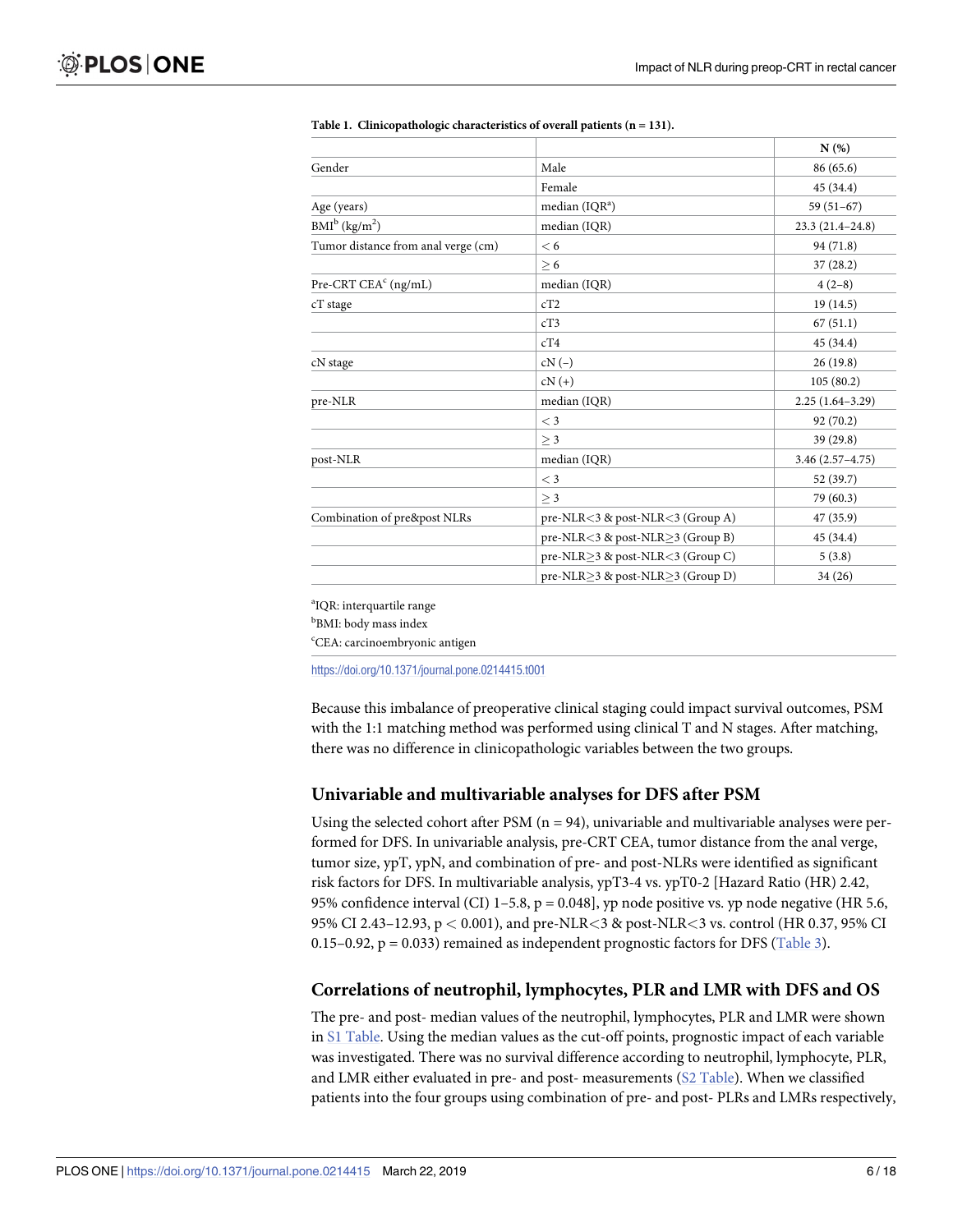<span id="page-6-0"></span>



<https://doi.org/10.1371/journal.pone.0214415.g001>

Kaplan-Meier plot showed no survival difference between the groups (S1 [Fig,](#page-13-0) Fig 1A–1D). Even when we re-classified those four groups into the two groups, such as pre-PLR*<*154.4 & post-PLR*<*255.7 vs. control or pre-LMR*<*5.42 & post-LMR*<*3.15 vs. control, there was no survival difference between the two groups. When the patients were dichotomized as pre-





<https://doi.org/10.1371/journal.pone.0214415.g002>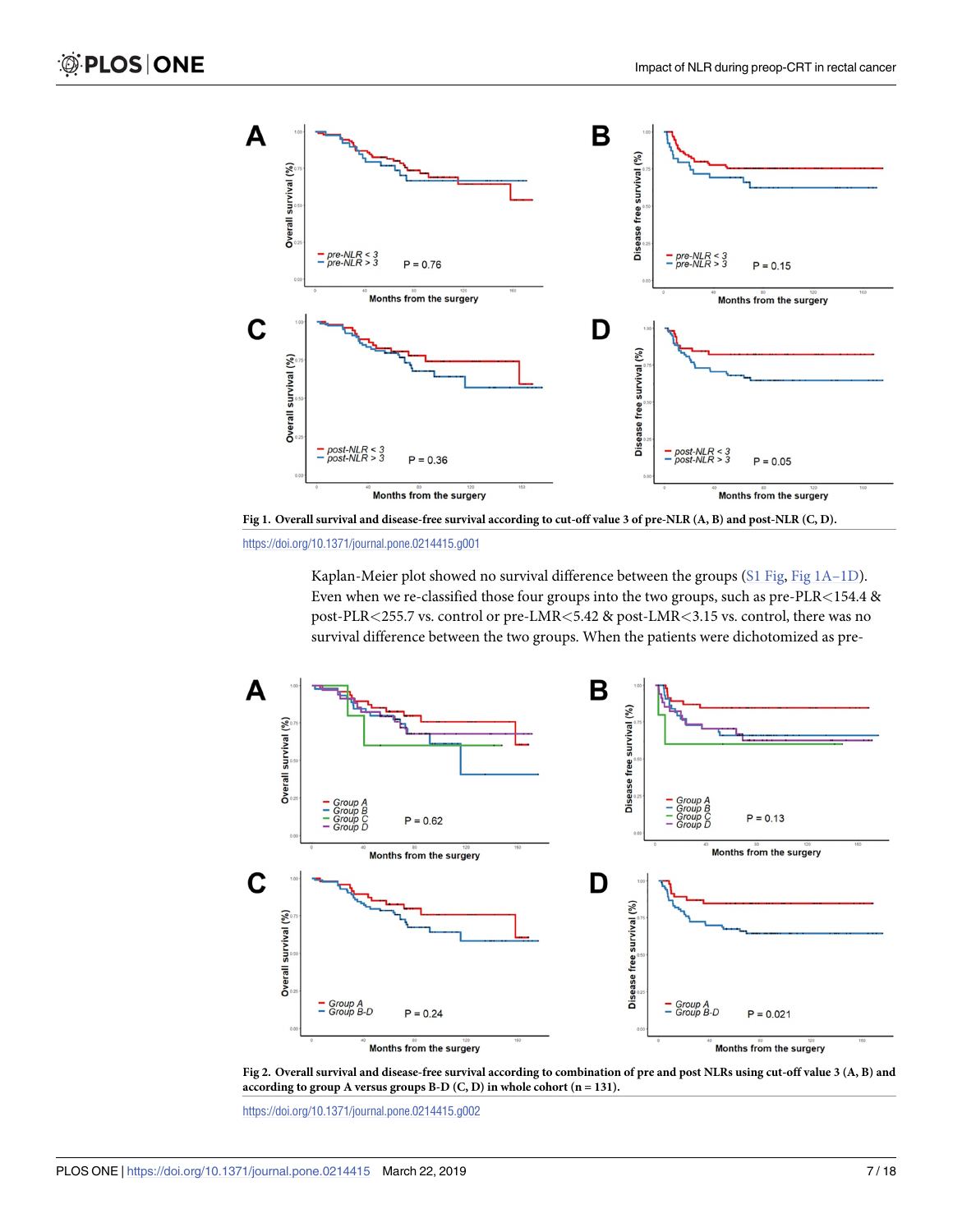# <span id="page-7-0"></span>**OPLOS ONE**

|                                                   |                                                         | Unmatched patients $(n = 131)$ |                              | Matched patients $(n = 94)$ |                               |                               |                      |
|---------------------------------------------------|---------------------------------------------------------|--------------------------------|------------------------------|-----------------------------|-------------------------------|-------------------------------|----------------------|
|                                                   |                                                         | Group A $(n = 47)$<br>n(%)     | Group B-D $(n = 84)$<br>n(%) | $\mathbf{P}$                | Group A $(n = 47)$<br>$n(\%)$ | Control $(n = 47)$<br>$n$ (%) | $\mathbf{P}$         |
| Gender                                            | Male                                                    | 28 (59.6)                      | 58 (69)                      | 0.338                       | 28 (59.6)                     | 33 (70.2)                     | 0.388                |
|                                                   | Female                                                  | 19(40.4)                       | 26(31)                       |                             | 19(40.4)                      | 14 (29.8)                     |                      |
| Age (years)                                       | < 65                                                    | 31(66)                         | 62(73.8)                     | 0.423                       | 31(66)                        | 35 (74.5)                     | 0.499                |
|                                                   | $\geq 65$                                               | 16(34)                         | 22(26.2)                     |                             | 16(34)                        | 12(25.5)                      |                      |
| BMI <sup>a</sup> (kg/m <sup>2</sup> )             | $<$ 25                                                  | 34 (72.3)                      | 68 (81)                      | 0.278                       | 34 (72.3)                     | 35 (74.5)                     | $1.0\,$              |
|                                                   | $\geq$ 25                                               | 13(27.7)                       | 16(19)                       |                             | 13(27.7)                      | 12(25.5)                      |                      |
| Tumor distance from anal verge (cm)               | < 6                                                     | 40(85.1)                       | 54 (64.3)                    | 0.015                       | 40(85.1)                      | 38 (80.9)                     | 0.785                |
|                                                   | $\geq 6$                                                | 7(14.9)                        | 30 (35.7)                    |                             | 7(14.9)                       | 9(19.1)                       |                      |
| Pre-CRT CEA <sup>b</sup> (ng/mL)                  | < 5                                                     | 33 (70.2)                      | 48(57.1)                     | 0.189                       | 33 (70.2)                     | 28 (59.6)                     | 0.388                |
|                                                   | $\geq 5$                                                | 14(29.8)                       | 36 (42.9)                    |                             | 14 (29.8)                     | 19(40.4)                      |                      |
| cT stage <sup>c</sup>                             | cT2                                                     | 11(23.4)                       | 8(9.5)                       | 0.008                       | 11(23.4)                      | 8(17)                         | 0.772                |
|                                                   | cT3                                                     | 27(57.4)                       | 40 (47.6)                    |                             | 27 (57.4)                     | 30(63.8)                      |                      |
|                                                   | cT4                                                     | 9(19.1)                        | 36 (42.9)                    |                             | 9(19.1)                       | 9(19.1)                       |                      |
| cN stage <sup>c</sup>                             | $cN(-)$                                                 | 13(27.7)                       | 13(15.5)                     | 0.112                       | 13(27.7)                      | 10(21.3)                      | 0.632                |
|                                                   | $cN (+)$                                                | 34 (72.3)                      | 71 (84.5)                    |                             | 34 (72.3)                     | 37 (78.7)                     |                      |
| Operation method                                  | LAR <sup>d</sup>                                        | 25(53.2)                       | 43 (51.2)                    | 0.890                       | 25(53.2)                      | 17(36.2)                      | $0.241$ <sup>e</sup> |
|                                                   | CAA <sup>f</sup> /ISR <sup>g</sup>                      | 19(40.4)                       | 33 (39.3)                    |                             | 19(40.4)                      | 25(53.2)                      |                      |
|                                                   | $\mathsf{APR}^{\mathrm{h}}\!/\!\operatorname{Hartmann}$ | 3(6.4)                         | 8(9.5)                       |                             | 3(6.4)                        | 5(10.6)                       |                      |
| Complications                                     | Yes                                                     | 16(34)                         | 31 (36.9)                    | 0.850                       | 16(34)                        | 15(31.9)                      | 1.0                  |
|                                                   | No                                                      | 31(66)                         | 32(68.1)                     |                             | 31(66)                        | 32(68.1)                      |                      |
| Anastomotic leakage <sup>1</sup>                  | Yes                                                     | 1(2.3)                         | 4(5.3)                       | 0.651                       | 1(2.3)                        | $\mathbf{0}$                  | 1.0                  |
|                                                   | No                                                      | 43 (97.7)                      | 72 (94.7)                    |                             | 43 (97.7)                     | 42 (100)                      |                      |
| Tumor size (cm)                                   | < 5                                                     | 47 (100)                       | 71 (93.4)                    | $0.157^e$                   | 47 (100)                      | 45 (95.7)                     | $0.495^{\circ}$      |
|                                                   | $\geq 5$                                                | $\mathbf{0}$                   | 5(6.6)                       |                             | $\boldsymbol{0}$              | 2(4.3)                        |                      |
| yрT                                               | $ypT0-2$                                                | 31(66)                         | 35 (41.7)                    | 0.011                       | 31(66)                        | 23 (48.9)                     | 0.144                |
|                                                   | ypT3-4                                                  | 16(34)                         | 49 (58.3)                    |                             | 16(34)                        | 24(51.1)                      |                      |
| $\ensuremath{\mathrm{yp}}\ensuremath{\mathrm{N}}$ | Negative                                                | 38 (80.9)                      | 57 (67.9)                    | 0.153                       | 38 (80.9)                     | 36 (76.6)                     | 0.802                |
|                                                   | Positive                                                | 9(19.1)                        | 27(32.1)                     |                             | 9(19.1)                       | 11(23.4)                      |                      |
| pCR <sup>j</sup>                                  | Yes                                                     | 10(21.3)                       | 12(14.3)                     | 0.336                       | 10(21.3)                      | 7(14.9)                       | 0.593                |
|                                                   | N <sub>o</sub>                                          | 37 (78.7)                      | 72 (85.7)                    |                             | 37 (78.7)                     | 40(85.1)                      |                      |
| $CRM^k$                                           | Positive $(\leq 1$ mm)                                  | 1(2.1)                         | 3(3.9)                       | $0.834^e$                   | 1(2.1)                        | 2(4.3)                        | $0.164^e$            |
|                                                   | Negative $(>1$ mm)                                      | 17(36.2)                       | 31(40.8)                     |                             | 17(36.2)                      | 9(19.1)                       |                      |
|                                                   | missing                                                 | 29(61.7)                       | 42 (55.3)                    |                             | 29 (61.7)                     | 36(76.6)                      |                      |
| Postoperative chemotherapy                        | None                                                    | 8(17)                          | 11(13.1)                     | $0.519^{e}$                 | 8(17)                         | 4(8.5)                        | $0.587^e$            |
|                                                   | IV 5FU <sup>1</sup> / Oral 5FU                          | 37 (78.7)                      | 65 (77.4)                    |                             | 37 (78.7)                     | 40 (85.1)                     |                      |
|                                                   | FOLFOX <sup>m</sup> / FOLFIRI <sup>n</sup>              | 2(4.3)                         | 8(9.5)                       |                             | 2(4.3)                        | 3(6.4)                        |                      |

[Table](#page-4-0) 2. Patients' characteristics according to combination of pre and post-chemoradiotherapy neutrophil-to-lymphocyte ratio before and after propensity score **matching (PSM).**

<sup>a</sup>BMI: body mass index

<sup>b</sup>CEA: carcinoembryonic antigen

<sup>c</sup>: Matched variables

d LAR: low anterior resection

e: Fisher's exact test

f CAA: coloanal anastomosis

<sup>g</sup>ISR: intersphincteric resection

h<br>APR: abdominoperineal resection

i : Of the 120 and 86 patients respectively who underwent sphincter preserving procedures (low anterior resection or coloanal anastomosis/intersphincteric resection) <sup>j</sup>pCR: pathologic complete response

k CRM: circumferential resection margin

<sup>l</sup>FU: 5-fluorouracil/leucovorin

mFOLFOX: folinic acid, 5-fluorouracil, oxaliplatin

n FOLFIRI: folinic acid, 5-fluorouracil, irinotecan

<https://doi.org/10.1371/journal.pone.0214415.t002>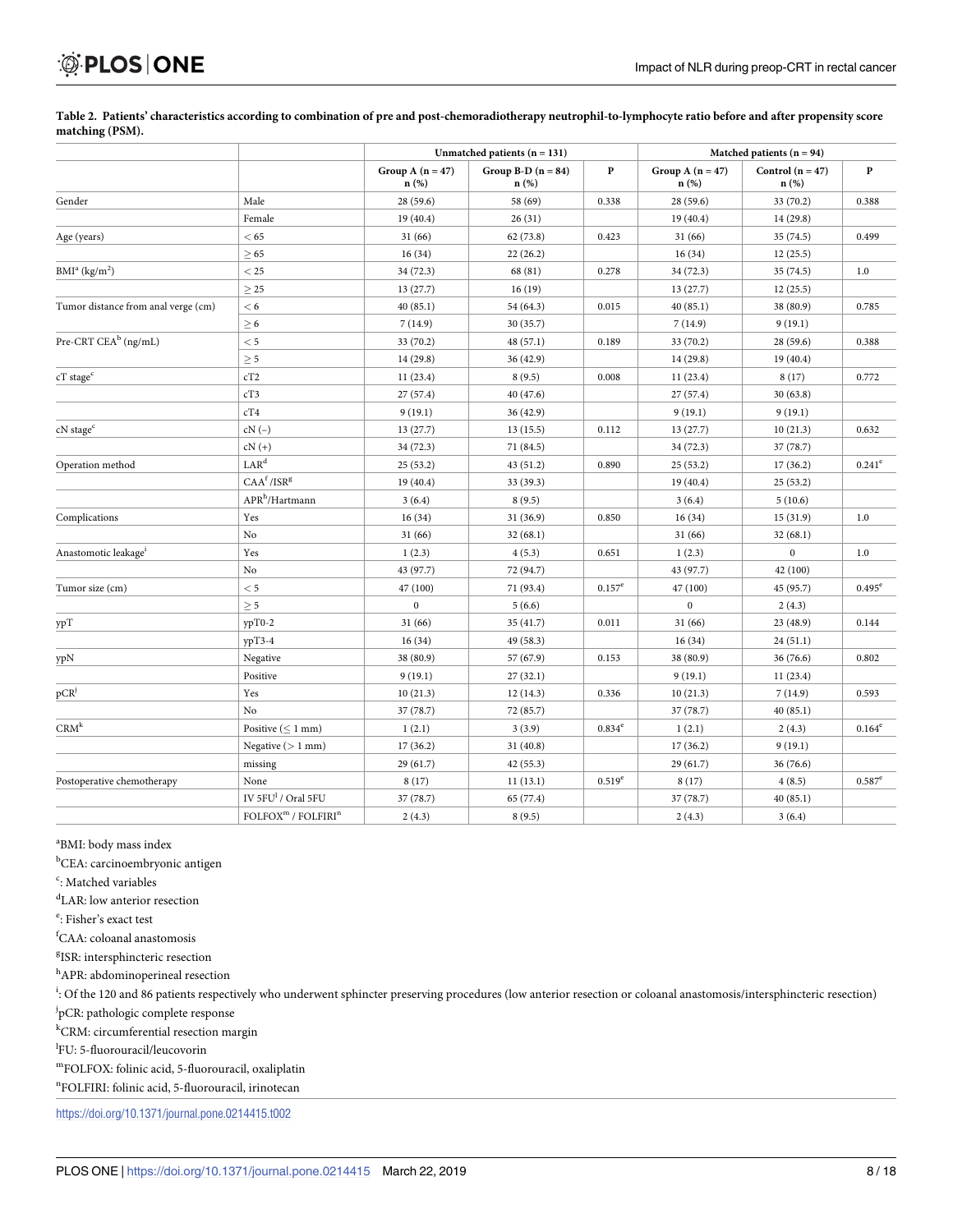#### <span id="page-8-0"></span>**[Table](#page-5-0) 3. Univariable and multivariable Cox-regression analysis for DFS after PSM (n = 94).**

|                                       |                             | Univariable analysis  |              | Multivariable analysis |          |
|---------------------------------------|-----------------------------|-----------------------|--------------|------------------------|----------|
|                                       |                             | Hazard Ratio (95% CI) | $\mathbf{P}$ | Hazard Ratio (95% CI)  | $\bf{P}$ |
| Gender                                | Male                        | $\mathbf{1}$          |              |                        |          |
|                                       | Female                      | $0.9(0.38 - 2.11)$    | 0.820        |                        |          |
| Age (years)                           | < 65                        | $\mathbf{1}$          |              |                        |          |
|                                       | $\geq 65$                   | $1(0.43 - 2.51)$      | 0.925        |                        |          |
| BMI <sup>a</sup> (kg/m <sup>2</sup> ) | $<$ 25                      | $\mathbf{1}$          |              |                        |          |
|                                       | $\geq 25$                   | $0.67(0.25 - 1.81)$   | 0.437        |                        |          |
| cT stage                              | cT2                         | $\mathbf{1}$          |              |                        |          |
|                                       | cT3                         | $2.82(0.64 - 12.27)$  | 0.167        |                        |          |
|                                       | $\rm cT4$                   | 3.89 (0.78-19.28)     | 0.096        |                        |          |
| cN stage                              | $cN(-)$                     | $\mathbf{1}$          |              |                        |          |
|                                       | $cN (+)$                    | $4.05(0.95 - 17.23)$  | 0.058        |                        |          |
| Pre-CRT CEA <sup>b</sup> (ng/mL)      | $< 5\,$                     | $\mathbf{1}$          |              |                        |          |
|                                       | $\geq 5$                    | $2.3(1.0-5.14)$       | 0.042        |                        |          |
| Tumor distance from anal verge (cm)   | < 6                         | $\mathbf{1}$          |              |                        |          |
|                                       | $\geq 6$                    | $2.49(1.03 - 6.04)$   | 0.042        |                        |          |
| Operation name                        | LAR <sup>c</sup>            | $\mathbf{1}$          |              |                        |          |
|                                       | $CAAd$ & $ISRe$             | $0.55(0.22 - 1.32)$   | 0.185        |                        |          |
|                                       | APR <sup>f</sup> & Hartmann | $1.26(0.36-4.43)$     | 0.715        |                        |          |
| Operation time (min)                  | $<$ 360                     | $\mathbf{1}$          |              |                        |          |
|                                       | $\geq 360$                  | $1.31(0.49 - 3.53)$   | 0.582        |                        |          |
| Tumor size (cm)                       | $< 5\,$                     | $\mathbf{1}$          |              |                        |          |
|                                       | $\geq 5$                    | $5.28(1.23 - 22.7)$   | 0.025        |                        |          |
| ypT                                   | ypT0-2                      | $\mathbf{1}$          |              | $\mathbf{1}$           |          |
|                                       | $ypT3-4$                    | $3.26(1.39 - 7.63)$   | 0.006        | $2.42(1-5.8)$          | 0.048    |
| ypN                                   | Negative                    | $\mathbf{1}$          |              | $\mathbf{1}$           |          |
|                                       | Positive                    | $5.88(2.62 - 13.19)$  | < 0.001      | $5.6(2.43 - 12.93)$    | < 0.001  |
| $\mathrm{CRM}^{\mathrm{g}}$           | Positive ( $\leq 1$ mm)     | $\mathbf{1}$          |              |                        |          |
|                                       | Negative $($ 1mm $)$        | $1.39(0.18 - 10.7)$   | 0.746        |                        |          |
|                                       | missing                     | $1.31(0.17-9.76)$     | 0.792        |                        |          |
| Complications                         | No                          | $\,1$                 |              |                        |          |
|                                       | Yes                         | $2.05(0.92 - 4.6)$    | 0.079        |                        |          |
| pre-NLR                               | $<$ 3                       | $\mathbf{1}$          |              |                        |          |
|                                       | $\geq$ 3                    | $2.01(0.86 - 4.7)$    | 0.107        |                        |          |
| post-NLR                              | $<$ 3                       | $\mathbf{1}$          |              |                        |          |
|                                       | ${\geq}3$                   | $2.08(0.91 - 4.77)$   | 0.081        |                        |          |
| Combination of pre&post NLRs          | Control                     | $\mathbf{1}$          |              | $\mathbf{1}$           |          |
|                                       | pre-NLR<3 & post-NLR<3      | $0.37(0.15 - 0.89)$   | 0.027        | $0.37(0.15-0.92)$      | 0.033    |

a BMI: body mass index

<sup>b</sup>CEA: carcinoembryonic antigen

c LAR: low anterior resection

d CAA: coloanal anastomosis

e ISR: intersphincteric resection

f APR: abdominoperineal resection

<sup>g</sup>CRM: circumferential resection margin

<https://doi.org/10.1371/journal.pone.0214415.t003>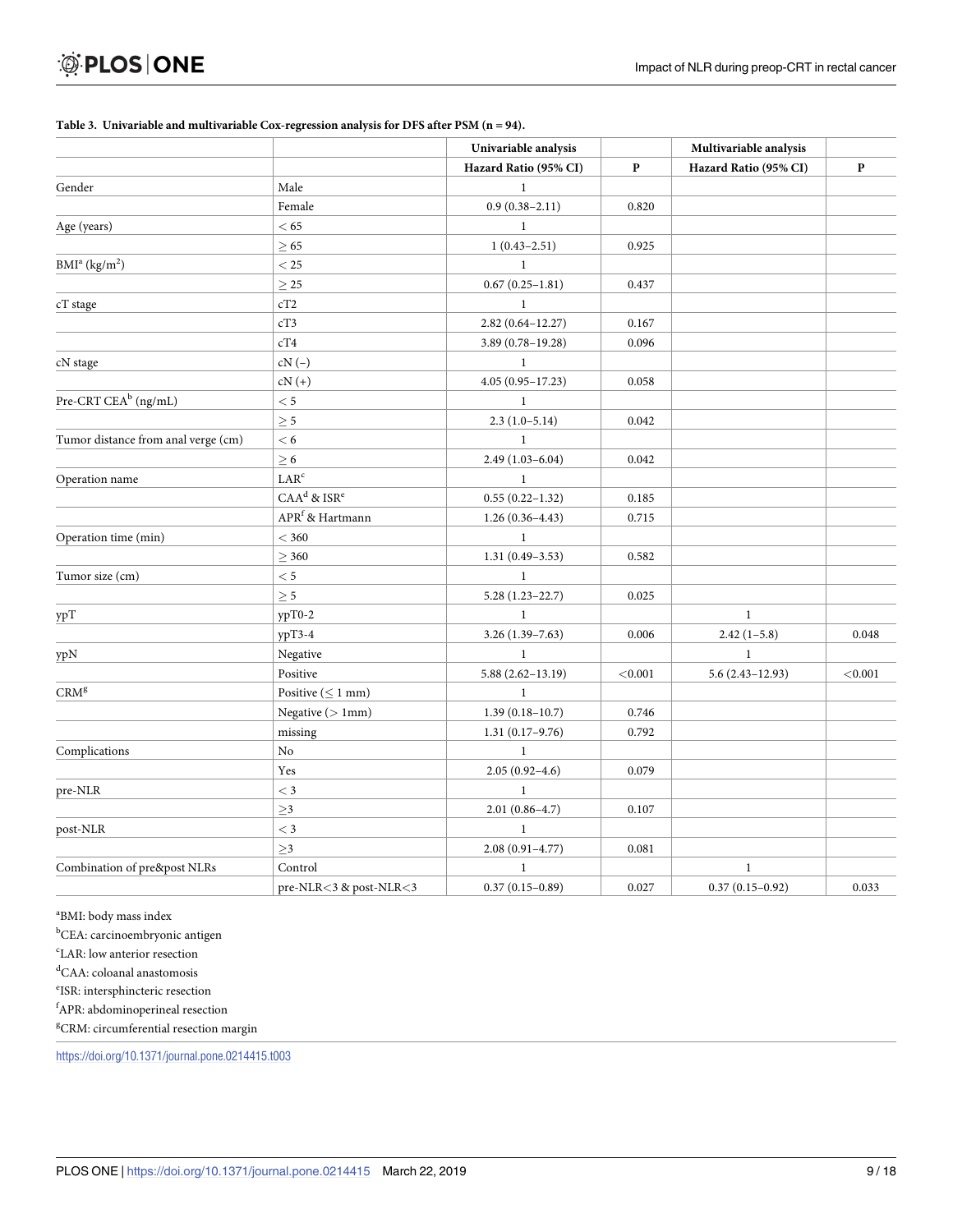<span id="page-9-0"></span> $LMR > 5.42$  & post-LMR $> 3.15$  vs. control, there was no survival difference between the two groups (S3 [Table\)](#page-13-0).

## **Discussion**

This study demonstrated that persistent non-inflammatory status during preop-CRT, assessed by a combination of neutrophil-to-lymphocyte ratios obtained at two different time points, might be associated with low possibility of recurrence in patients with locally advanced nonmetastatic rectal cancer who underwent long course preop-CRT followed by surgery.

Previous meta-analysis on the prognostic effect of NLR in patients with rectal cancer showed that elevated NLR was associated with poor survival, with HRs of 13.4 in OS, 4.3 in DFS, and 3.6 in relapse free survival.[[22\]](#page-15-0) Nevertheless, several recent studies reported that NLR could not discriminate prognosis in patients with non-metastatic rectal cancer with or without preop-CRT.[[26–29\]](#page-15-0) The different impacts of NLR may, to some extent, be explained by weakened predictive power of the NLR due to the narrow spectrum of tumor burden, random error caused by small sample size, or racial differences.[[27,29](#page-15-0)] However, the exact reason for this discrepancy was not clearly depicted. In our study, there was no difference in OS or DFS according to the cut-off value of 3 for pre-NLR. Although DFS was marginally lower in patients with post-NLR *>* 3, the significance was not sustained in multivariable analysis after propensity score matching. Considering only these results, our study was in line with previous studies reporting the irrelevance of NLR with long-term prognosis in patients with rectal cancer who underwent preop-CRT. However, after combining consecutive values of NLRs during preop-CRT, our cohort can be separated into two distinct groups showing different survival outcomes.

As far as we know, only one study has reported the clinical usefulness of combining preand post-NLRs to predict survival outcomes in patients with locally advanced rectal cancer who underwent preop-CRT. Sung and colleagues reported that persistently elevated NLRs measured twice during preop-CRT, in comparison to the persistently lower group, showed poor DFS (HR: 4.35, 95% CI: 1.361–13.901, p = 0.013).[[32](#page-15-0)] It should be mentioned that those authors divided their groups using the cut-off points of 1.75 in pre-CRT NLR and 5.14 in post-CRT NLR, as these values were determined to maximize the log-rank test of survival. However, the cut-off value of 1.75 was relatively lower than that used in previous studies, and most patients (72.5%) were allocated into the high pre-CRT NLR group [\(Table](#page-10-0) 4). According to the recent analysis of 12,160 healthy Korean people, the mean ± 1.96 standard deviation of NLR was reported to be 1.65 (0.107–3.193).[\[36\]](#page-16-0) In addition, mean (95% CI) NLR was reported as 2.15 (2.11–2.19) using 9,427 subjects participating in the National Health and Nutritional Examination Survey in the USA.[[37](#page-16-0)] As those authors already stated, more supporting data are required to accept those cut-off values in clinical practice.

Although various studies showed the prognostic impact of NLR on survival, there was no consensus for cut-off values of NLR in patients with colorectal cancer. Some authors used an ROC curve to define the optimal cut-off value in which the variable of interest was death or pathologic tumor response.[\[16,](#page-14-0)[19,25](#page-15-0)] Other studies decided on a point that could maximize survival differences.[[21,28,32](#page-15-0)] Our cut-off value 3 was also arbitrary and was based on what had been studied or suggested in previous studies on colorectal cancers.[[33–35\]](#page-16-0) Nevertheless, the discriminative power of our cut-off value was well demonstrated in various patients with colorectal cancer irrespective of race, which makes our findings more generalizable.

When we divided our cohort into the persistently lower NLR group (group A) versus groups B-D, there was an uneven distribution of baseline characteristics, especially for clinical staging. The persistently lower NLR group (group A) was associated with earlier clinical T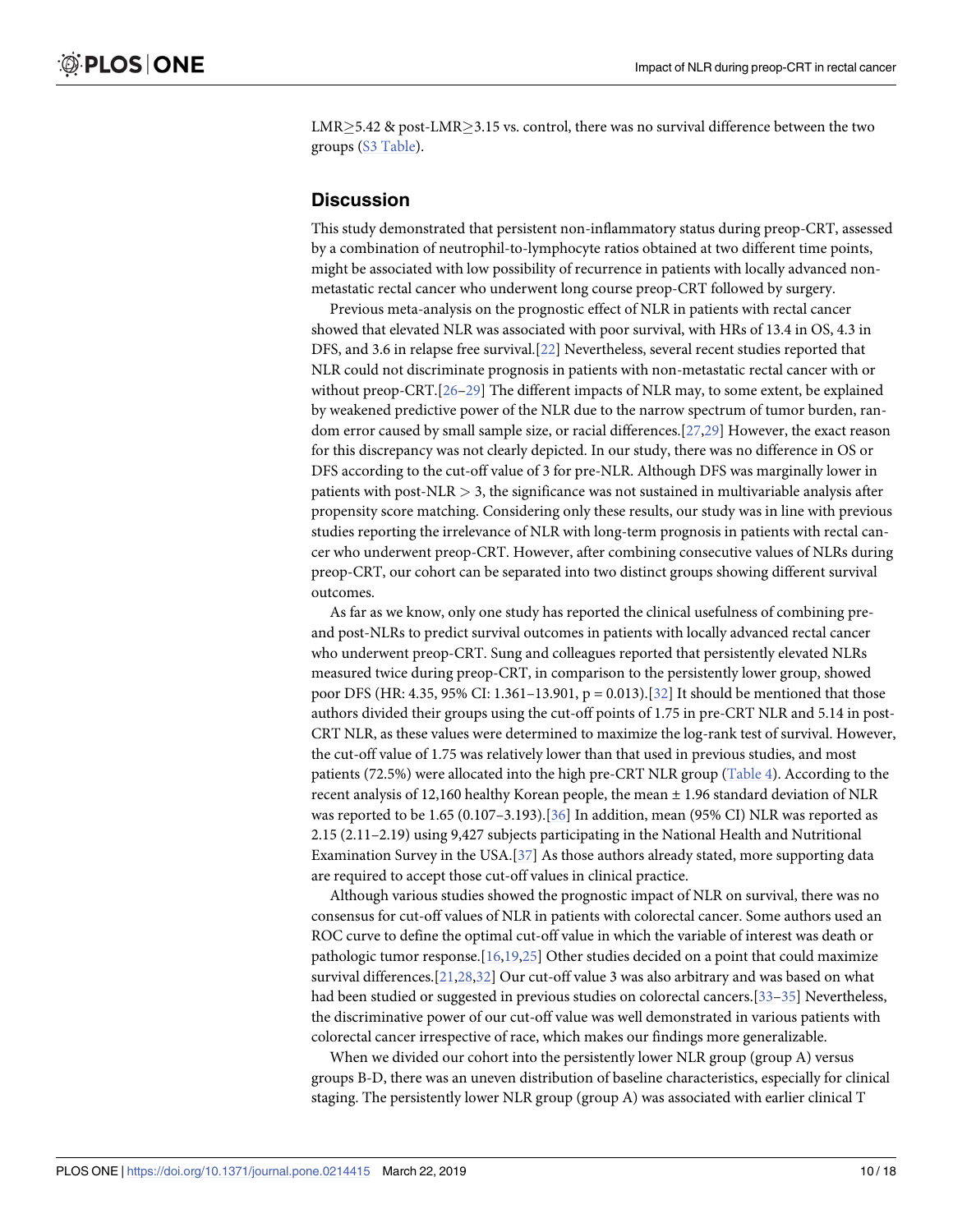| <b>Authors</b>                    | year/<br>nation            | No. of<br>patients | Measurement       | Neutrophil to lymphocyte<br>ratio (NLR) |             |                   | Correlations                                                                                                                                                                     |                                                                                                                                                               |
|-----------------------------------|----------------------------|--------------------|-------------------|-----------------------------------------|-------------|-------------------|----------------------------------------------------------------------------------------------------------------------------------------------------------------------------------|---------------------------------------------------------------------------------------------------------------------------------------------------------------|
|                                   |                            | % of<br>CRT)       |                   | Median<br>(range)                       | Cut-<br>off | High<br>$\bf NLR$ | Long term survival outcomes                                                                                                                                                      | Pathologic tumor response                                                                                                                                     |
| Carruthers<br>et al.[17]          | 2012/UK                    | 115 (100)          | Before CRT        | N/A                                     | 5.0         | N/A               | Correlation: (+) Low NLR vs.<br>High NLR:<br>OS-HR 7.0, 95% CI (2.6-19.2),<br>$p = 0.006$<br>DFS-HR 4.1, 95% CI (1.7-9.8),<br>$p = 0.03$                                         | Not evaluated                                                                                                                                                 |
| Krauthamer<br>et al.[23]          | 2013/<br>Israel            | 71 (100)           | Before CRT        | N/A                                     | 5.0         | 35.2%             | Not evaluated                                                                                                                                                                    | Correlation: (+) High NLR vs. Low<br>NLR:<br>pCR-OR 2.54, 95% CI (1.52-4.18),<br>$p = 0.04$ (Only in clinical stage III)<br>patients, multivariable analysis) |
| Shen L et al.<br>[16]             | 2014/<br>China             | 199 (100)          | Before CRT        | $2.4(1.0-8.9)$                          | 2.8         | 33.2%             | Correlation: (+) Low NLR vs.<br>High NLR:<br>OS-HR 2.123, 95% CI (1.14-<br>$3.954$ , $p = 0.018$<br><b>DFS-HR 1.363, 95% CI (0.840-</b><br>$2.214$ , $p = 0.210$                 | Correlation: (-) mean NLR of TRG 0-1<br>vs. TRG 2-3: $2.68 \pm 1.42$ vs. $2.82 \pm 1.33$ ,<br>$p = 0.873$                                                     |
| Kim IY et al.<br>$[18]$           | 2014/<br>Korea             | 102 (100)          | <b>Before CRT</b> | N/A                                     | 3.0         | 24.5%             | Correlation: (+) Low NLR vs.<br>High NLR:<br>Cancer specific survival-HR<br>6.6, 95% CI (1.3–32), $p = 0.02$<br>Recurrence free survival-HR<br>2.8, 95% CI (1.1–6.8), $p = 0.03$ | Correlation: (+) Low NLR vs. High<br>NLR:<br>poor pathologic tumor response<br>(ypTNM II-IV)-OR 5.2, 95% CI (1.1-<br>$(26.5), p = 0.04$                       |
|                                   |                            |                    | After CRT         | N/A                                     | 3.0         | 49%               | Not evaluated                                                                                                                                                                    | Correlation: (-) Low NLR vs. High<br>NLR:<br>poor pathologic tumor response<br>$(ypTNM II-IV) - p = 0.4$                                                      |
| Nagasaki<br>et al.[19]            | 2015/<br>Japan             | 201(100)           | Before CRT        | $2.3(0.8-11.1)$                         | 3.0         | 21.9%             | Correlation: (+) Low NLR vs.<br>High NLR:<br><b>OS</b> -HR 3.381, 95% CI (1.307-<br>$8.751$ , $p = 0.012$<br>RFS-No association                                                  | Not evaluated                                                                                                                                                 |
| Caputo et al.<br>[24]             | 2016/Italy                 | 87 (100)           | Before CRT        | $2.4(0.9-9.8)$                          | 2.8         | 35.6%             | Not evaluated                                                                                                                                                                    | Correlation: (-) High NLR vs. Low<br>NLR:<br>$TRG-p = 0.942$                                                                                                  |
|                                   |                            |                    | After CRT         | $3.7(1.3-33.4)$                         | 3.8         | 49.4%             | Not evaluated                                                                                                                                                                    | Correlation: (+) High NLR:<br>Higher rates of TRG 4 response-<br>$p = 0.033$                                                                                  |
| Hodek et al.<br>$\left[31\right]$ | 2016/<br>Czech<br>Republic | 173 (100)          | Before CRT        | $2.78(0.64 -$<br>14.84)                 | 2.8         | 49.1%             | Correlation: (+) Low NLR vs.<br>High NLR:<br>$OS-p = 0.03$<br>$DFS - p = 0.20$ (univariable<br>analysis)                                                                         | Correlation: (-)<br>$pCR - p = 0.43$                                                                                                                          |
| Lee et al. $[25]$                 | 2017/<br>Korea             | 291 (100)          | Before CRT        | N/A                                     | 5.0         | 9.6%              | Correlation: (+) Low NLR vs.<br>High NLR:<br>Relapse rate-OR 2.4, 95% CI<br>$(1.09 - 5.27), p = 0.025$<br>(univariable analysis)                                                 | Correlation: (+) Low NLR vs. High<br>NLR:<br>$pCR-15.3\%$ vs. 0%, $p = 0.026$<br>(univariable analysis)                                                       |
|                                   |                            |                    | After CRT         | N/A                                     | 5.0         | 27.1%             | Correlation: (-) No detailed data                                                                                                                                                | Correlation: (-) No detailed data                                                                                                                             |
| Sung et al.<br>$[32]$             | 2017/<br>Korea             | 110 (100)          | Before CRT        | $2.1(0.53-$<br>10.63)                   | 1.75        | 72.7%             | Correlation: (+) Pre-NLR $\leq$ 1.75 &<br>Post-NLR <5.14 vs. Pre-<br>NLR>1.75 & Post-NLR>5.14:                                                                                   | Correlation: (-) Pre-NLR < 1.75 & Post-<br>NLR <5.14 vs. Pre-NLR > 1.75 & Post-<br>NLR $\leq$ 5.14 or Pre-NLR $\leq$ 1.75 & Post-                             |
|                                   |                            |                    | After CRT         | $3.23(0.48 -$<br>21.64)                 | 5.14        | 19%               | DFS-HR 4.350, 95% CI (1.361-<br>13.901), $p = 0.013$                                                                                                                             | NLR>5.14 vs. Pre-NLR>1.75 & Post-<br>NLR>5.14: $pCR-6.9\%$ vs. 13.1% vs.<br>$5\%, p = 0.467$                                                                  |

#### <span id="page-10-0"></span>[Table](#page-9-0) 4. Results of previous studies on NLR in rectal cancer patients with or without preoperative chemoradiotherapy.

(*Continued*)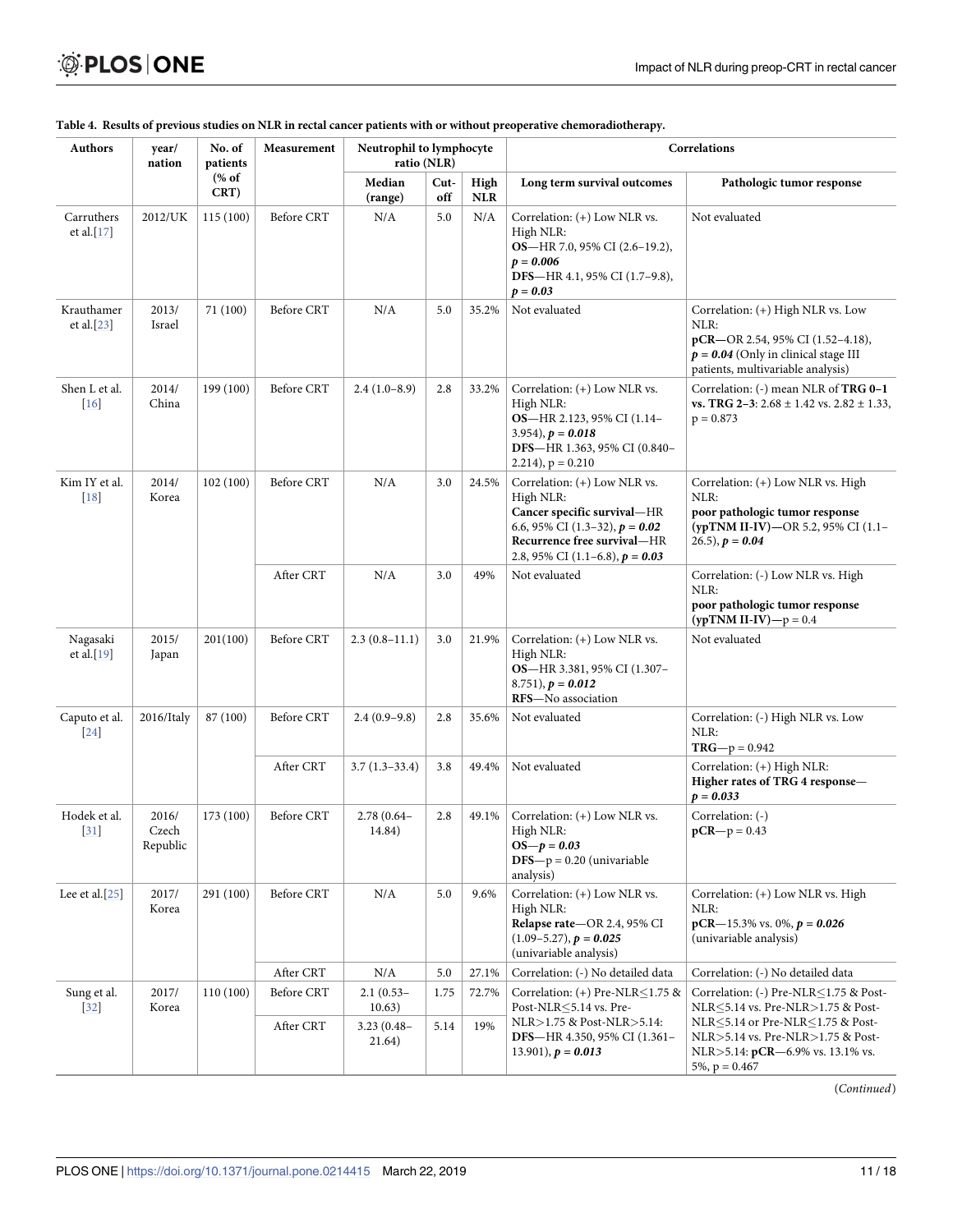| <b>Authors</b>                     | year/<br>nation | No. of<br>patients<br>% of<br>CRT) | Measurement              | Neutrophil to lymphocyte<br>ratio (NLR) |             |                    | Correlations                                                                                                                                                                                                                                         |                                                                                                                                                                    |  |
|------------------------------------|-----------------|------------------------------------|--------------------------|-----------------------------------------|-------------|--------------------|------------------------------------------------------------------------------------------------------------------------------------------------------------------------------------------------------------------------------------------------------|--------------------------------------------------------------------------------------------------------------------------------------------------------------------|--|
|                                    |                 |                                    |                          | Median<br>(range)                       | Cut-<br>off | High<br><b>NLR</b> | Long term survival outcomes                                                                                                                                                                                                                          | Pathologic tumor response                                                                                                                                          |  |
| Kim TG et al.<br>$\left[20\right]$ | 2018/<br>Korea  | 176 (100)                          | <b>Before CRT</b>        | N/A                                     | 2.0         | 51.7%              | Correlation: (+) Low NLR vs.<br>High NLR:<br>$OS-92.4\%$ vs. 71.9%, $p = 0.027$<br>DFS-86.8% vs. 70.7%, $p = 0.014$<br>(multivariable analysis)                                                                                                      | Correlation: (+) Low NLR vs. High<br>NLR:<br>Poor tumor response (Dworak grade<br>$0-2$ ) - OR 2.49, 95% CI (1.264-4.904),<br>$p = 0.008$ (multivariable analysis) |  |
| Vallard et al.<br>$[21]$           | 2018/<br>France | 257(100)                           | <b>Before CRT</b>        | N/A                                     | 2.8         | 27.6%              | Correlation: (+) Low NLR vs.<br>High NLR:<br>Local recurrence-OR 14.7, 95%<br>CI (1.53–334.3), $p = 0.03$<br>Progression-free survival-HR<br>2.21, 95% CI (1.26-3.86),<br>$p = 0.006$<br>Overall survival-HR 2.23, 95%<br>CI (1.14–2.36), $p = 0.02$ | Correlation: (-) Low NLR vs. High<br>NLR:<br>Good pathologic response (Mandard<br>grade 1-2)-OR 0.53, 95% CI (0.26-<br>$1.02$ , $p = 0.06$                         |  |
|                                    |                 |                                    | After CRT                | N/A                                     | 2.5         | N/A                | Correlation: (-)                                                                                                                                                                                                                                     | Correlation: (-)                                                                                                                                                   |  |
| Lino-Silva<br>et al. $[26]$        | 2016/<br>Mexico | 175 (100)                          | Before CRT               | $2.65 \pm 1.32^*$<br>$(0.58 - 6.89)$    | 3.0         | 17.7%              | Correlation: (-) Low NLR vs.<br>High NLR:<br>$OS-77.6\%$ vs. 75.9%, p = 0.548                                                                                                                                                                        | Correlation: (-) Low NLR vs. High<br>NLR:<br>pCR-no difference                                                                                                     |  |
| Shen J et al.<br>$\left 27\right $ | 2017/<br>China  | 202 (100)                          | Before CRT               | $2.4(0.6-12.8)$                         | 3.0         | 31.2%              | Correlation: (-) Low NLR vs.<br>High NLR:<br>OS-HR 1.066, 95% CI (0.681-<br>1.668), $p = 0.779$<br>DFS-HR 0.863, 95% CI (0.536-<br>1.390), $p = 0.542$                                                                                               | Correlation: (-) Low NLR vs. High<br>NLR:<br>Good pathologic response (Dworak<br>grade $3-4$ ) - 56.8% vs. 63.4%, p = 0.359                                        |  |
| Jung et al. <sup>[28]</sup>        | 2017/<br>Korea  | 984 (100)                          | Before CRT               | N/A                                     | 1.7         | 55.5%              | Correlation: (-) Low NLR vs.<br>High NLR:<br>Recurrence free survival-HR<br>1.319, 95% CI(0.978-5.087),<br>$p = 0.07$                                                                                                                                | Correlation: (-) $TRG-p = 0.25$                                                                                                                                    |  |
| Portale et al.<br>[29]             | 2018/Italy      | 152<br>(32.2)                      | Before CRT or<br>surgery | 2.2 (IQR, 1.7-<br>3.1)                  | N/A         | N/A                | Correlation: (-) NLR-Poor<br>discriminative performance:<br><b>OS-AUC 0.47 DFS-AUC 0.47</b>                                                                                                                                                          | Not evaluated                                                                                                                                                      |  |
| This study                         | Korea           | 131 (100)                          | Before CRT               | 2.25 (IQR,<br>$1.64 - 3.29$             | 3.0         | 29.8%              | Correlation: (+) Control vs. pre-<br>$NLR < 3$ & post-NLR $<$ 3:                                                                                                                                                                                     | Correlation: (-) pre-NLR< 3 & post-<br>$NLR < 3$ vs. control: $pCR - 21.3\%$ vs.                                                                                   |  |
|                                    |                 |                                    | After CRT                | 3.46 (IQR,<br>$2.57 - 4.75$             | 3.0         | 60.3%              | DFS-HR 0.37, 95% CI (0.15-<br>$(0.92)$ , $p = 0.033$                                                                                                                                                                                                 | $14.9\%, p = 0.593$                                                                                                                                                |  |

#### **Table 4.** (Continued)

Abbreviations: OS: Overall survival, DFS: Disease-free survival, RFS: Relapse free survival, pCR: pathologic complete response, TRG: Tumor regression grade N/A: Not available

�: Mean ± SD, IQR: interquartile range

<https://doi.org/10.1371/journal.pone.0214415.t004>

staging. Association of high NLR with advanced staging was also observed in other studies. Shen and colleagues reported a significantly higher clinical stage III rate in the high NLR group (95.4%) compared to that of the low NLR group (82.7%) ( $p = 0.012$ ).[[16\]](#page-14-0) In another large-scale study evaluating various blood-derived immune parameters, patients in the high NLR group, which was defined as *>* 1.7 NLR, had more advanced ypT stage and ypN1 stage. [\[28\]](#page-15-0) Based on these observations, we cannot exclude the possibility that NLR is a biomarker reflecting an advanced stage. Although the inherent skewness of clinical staging might translate into favorable or poor survival outcomes, we tried to balance clinical staging between the comparative groups using propensity score matching. One strength of this study is the effort to reduce selection bias.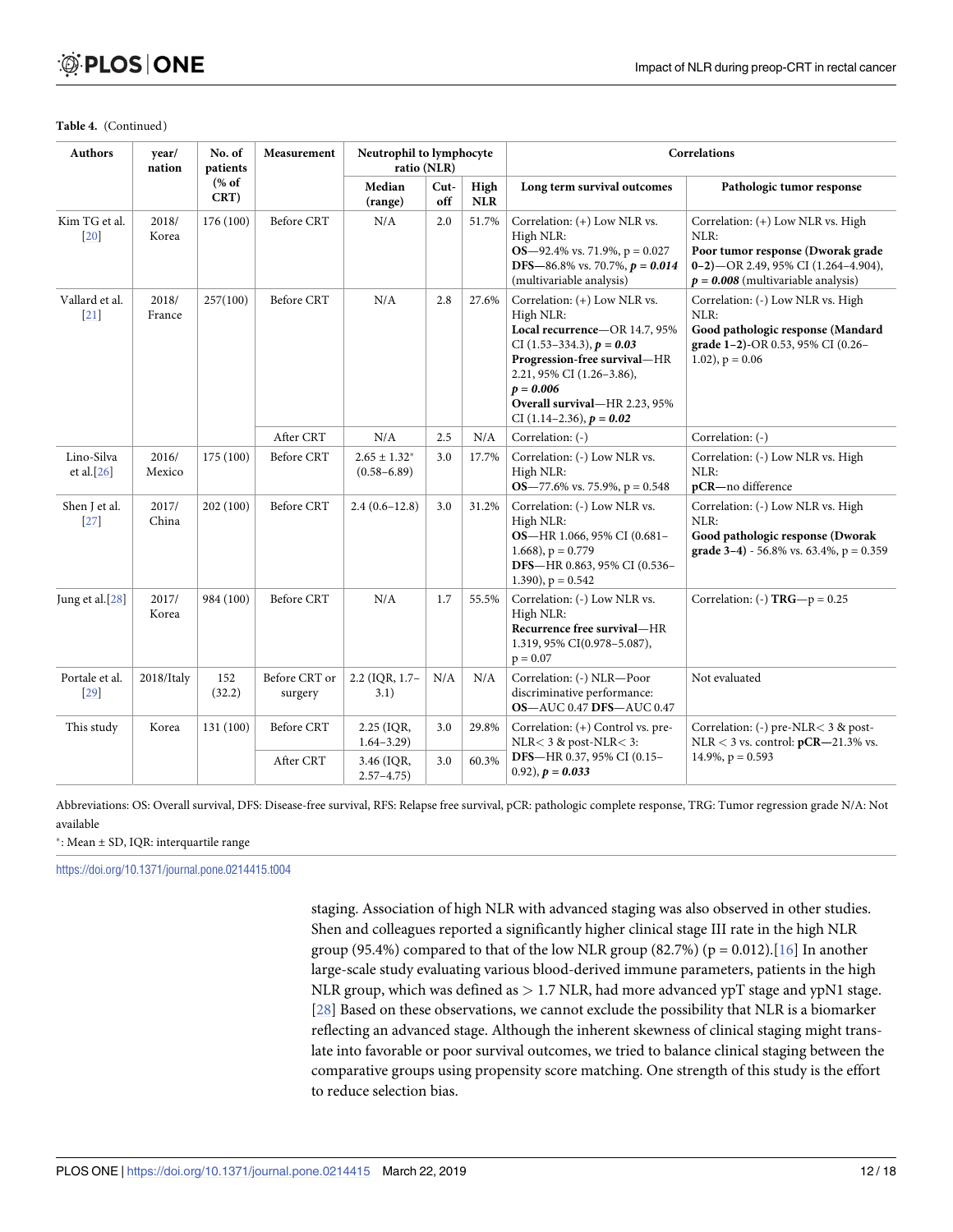<span id="page-12-0"></span>When NLR values measured before starting preop-CRT and after completion of preop-CRT in previous studies were compared ([Table](#page-10-0) 4), the median NLR value measured after completion of CRT is relatively higher than that measured before initiation of CRT (2.4 $\rightarrow$ 3.7 in Caputo et al.,  $2.1 \rightarrow 3.23$  in Sung et al. respectively).[\[24,32](#page-15-0)] In the same sense, some studies reported that the rate of high NLR increased after completion of CRT (24.5% $\rightarrow$ 49% in Kim IY et al.,  $9.6\% \rightarrow 27.1\%$  in Lee et al. respectively).[[18,25\]](#page-15-0) This phenomenon was also observed in our study. Lee and colleagues reported that neutrophil and lymphocyte counts were maximally decreased 2 weeks after CRT onset in patients with rectal cancer.[[30](#page-15-0)] The neutrophil count increased slightly until the date of surgery; however, the lymphocyte count further decreased until 1 month after commencing preop-CRT. Similarly, Kitayama and colleagues reported that the numbers of neutrophils and monocytes were comparably maintained, while circulating lymphocytes were most markedly decreased during CRT for patients with rectal cancer.[\[38\]](#page-16-0) Based on these observations, it seems reasonable to assume that decreased peripheral lymphocytes may be one of the major reasons for increased NLR value after completion of preop-CRT. Lymphocytes are the most radio-sensitive cells, and lymphocyte  $LD_{50}$  (lethal dose 50) is among the lowest in the body.[[39,40\]](#page-16-0) Reasons for depletion of peripheral lymphocyte after radiation therapy have been suggested as direct irradiation of circulating lymphocytes and/or bone marrow suppression, although the causes of this hematologic response are diverse and remain unknown for rectal cancer.[[41](#page-16-0)]

The physiologic role of lymphocytes is to suppress tumor progression via cytotoxic cell death and cancer immune surveillance.[\[42\]](#page-16-0) The association of radiation-induced lymphopenia with poor survival has been reported in various solid tumors including brain tumors, head and neck cancer, lung cancer, esophageal cancer, breast cancer, pancreatic cancer, and cervical cancer.[[41](#page-16-0)] The clinical impact of lymphocyte count during preop-CRT in patients with rectal cancer was investigated to show that sustaining lymphocyte ratio  $> 0.35$  at 4 weeks after commencement of CRT, which was defined as lymphocyte count at 4 weeks divided by baseline lymphocyte count, was an independent predictor of pCR.[\[43\]](#page-16-0) However, the host response on depletion and/or recovery of circulating lymphocytes during radiation therapy might be different. In our group, among patients who showed pre-NLR *<*3, 48.9% of patients were categorized into the *>*3 post-NLR group, while 51.1% of patients stayed in the *<*3 post-NLR group. The current study could not definitively explain why this kind of hematologic response was different among patients, although the explanation is likely multifactorial. In brief, our results suggest that the preserved host immunity identified during the preop-CRT period can be retained as a long-term effect for patients with rectal cancer, although further studies are needed to validate our findings.

As part of further analyses, we evaluated that the number of neutrophil, lymphocytes, PLR and LMR had some prognostic impact. When we dichotomized our patients into the two separate groups using the median value of pre- and post- measurements, there was no survival difference between the two groups [\(S1](#page-13-0) and [S2](#page-13-0) Tables). These trends lasted when we sub-divided patients in more detail [\(S1A–S1D](#page-13-0) Fig, S3 [Table\)](#page-13-0). Some previous studies demonstrated that PLR or LMR had prognostic power in rectal cancer patients who underwent preop-CRT. [\[28](#page-15-0)[,44–47](#page-16-0)] Nevertheless, there were some contradictory results[[20](#page-15-0),[48,49\]](#page-16-0) and the cut-off points were heterogeneous among the studies.[[44–47\]](#page-16-0) Although our study did not reveal any association between PLR and LMR with survival outcomes, the small sample size of our study and unconfirmed cut-off values might hinder to make a concrete conclusion. It was demonstrated that NLR, PLR and LMR were basically positively correlated with each other.[[28](#page-15-0),[50](#page-17-0)] Thus, comparing the prognostic impact of PLR, LMR or NLR should be thoroughly investigated and discussed with large populations to exclude the possible interaction between these parameters.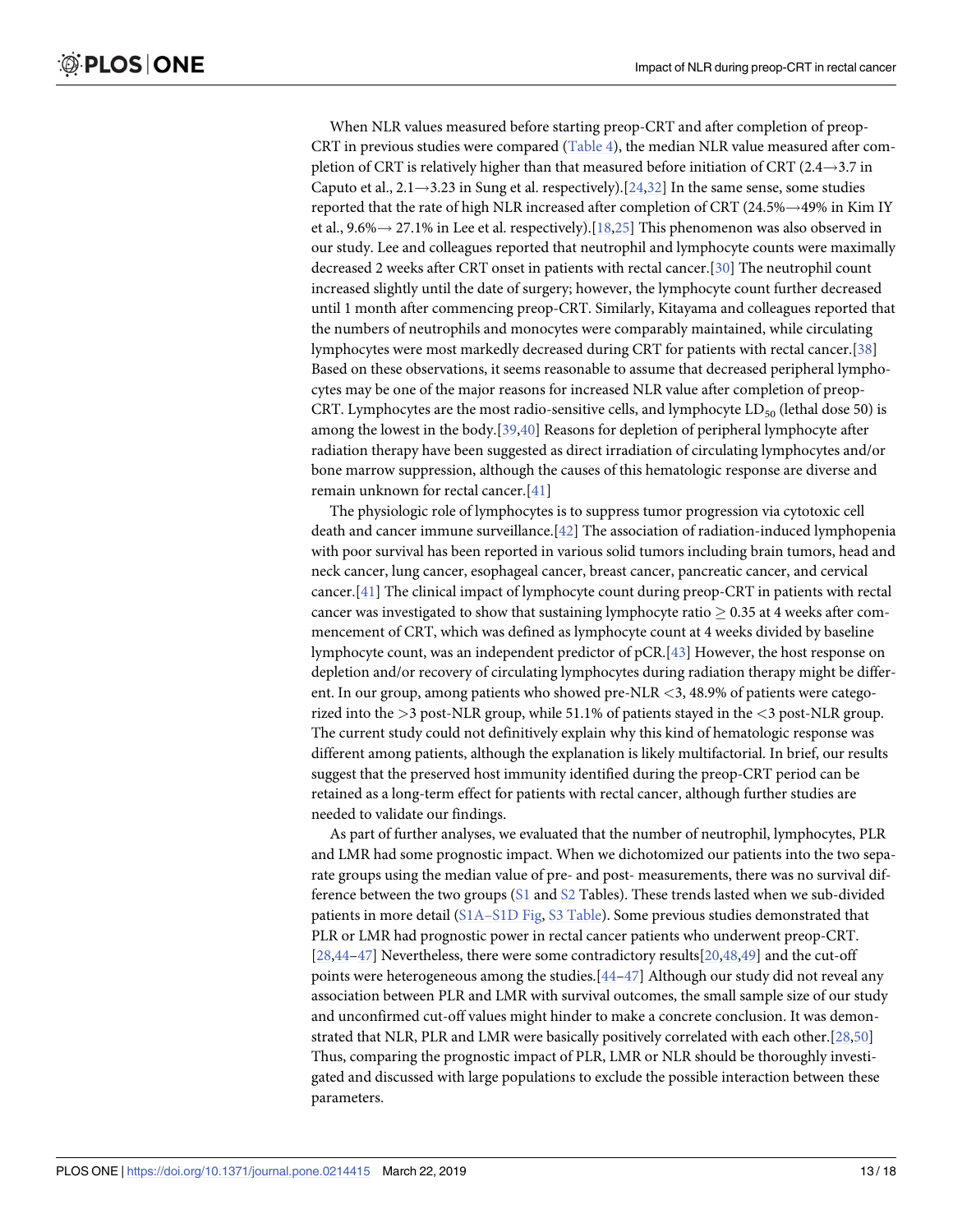<span id="page-13-0"></span>Some limitations of this study have to be acknowledged. The main limitation is derived from the retrospective and single center-based study design. Thus, critical postoperative pathologic outcomes, such as circumferential resection margin, lymphovascular invasion, and perineural invasion, were not adequately included in final survival analysis. The low specificity of NLR is an inherent limitation of this design. Various conditions, such as hidden infection or pharmacologic response, might influence the value of NLR. Although our study tried to exclude patients with specific conditions such as inflammatory bowel disease-associated rectal cancer, the inherent retrospective nature of this study could not fully exclude patients who had undetectable external sources of inflammatory reaction when blood was sampled. Although the cut-off value used in our study was suggested by previous studies, diverse cut-off values are used in different studies ([Table](#page-10-0) 4). The racial difference of normal NLR values might make it more difficult to generate a universal reference.[[6,](#page-14-0)[36,37](#page-16-0)] The lack of consensus on cut-off values remains a serious problem and hampers clinical utilization of these findings.

In conclusion, our study demonstrated that persistent lower NLRs during preop-CRT is associated with low possibility of recurrence after surgery in patients with non-metastatic rectal cancer. Considering the debate on the necessity of adjuvant chemotherapy for patients with rectal cancer after preop-CRT, especially for patients with good tumor response,[\[51,52\]](#page-17-0) our observation might be used to stratify patients for additional treatments. Further studies to validate this hypothesis are needed.

## **Supporting information**

**S1 [Dataset.](http://www.plosone.org/article/fetchSingleRepresentation.action?uri=info:doi/10.1371/journal.pone.0214415.s001) Raw data of 94 patients after PSM.** (XLSX)

**S1 [Fig](http://www.plosone.org/article/fetchSingleRepresentation.action?uri=info:doi/10.1371/journal.pone.0214415.s002). OS and DFS according to the combination of pre and post PLRs and LMRs**  $(n = 94)$ . (DOCX)

**S1 [Table.](http://www.plosone.org/article/fetchSingleRepresentation.action?uri=info:doi/10.1371/journal.pone.0214415.s003) Median and interquartile ranges of neutrophil, lymphocyte, PLR and LMR measured** in pre and post CRT  $(n = 94)$ . (DOCX)

**S2 [Table.](http://www.plosone.org/article/fetchSingleRepresentation.action?uri=info:doi/10.1371/journal.pone.0214415.s004) Univariable analysis of OS and DFS according to neutrophil, lymphocyte, PLR and LMR of pre and post measurements (n = 94).** (DOCX)

**S3 [Table.](http://www.plosone.org/article/fetchSingleRepresentation.action?uri=info:doi/10.1371/journal.pone.0214415.s005) Univariable analysis of OS and DFS according to the combination of pre and post PLRs and LMRs (n = 94).** (DOCX)

## **Author Contributions**

**Conceptualization:** Jeonghyun Kang.

**Data curation:** Eun Jung Park, Seung Hyuk Baik, Kang Young Lee, Jeonghyun Kang.

**Formal analysis:** Yoon Jin Cha, Jeonghyun Kang.

**Supervision:** Jeonghyun Kang.

**Visualization:** Jeonghyun Kang.

**Writing – original draft:** Yoon Jin Cha, Jeonghyun Kang.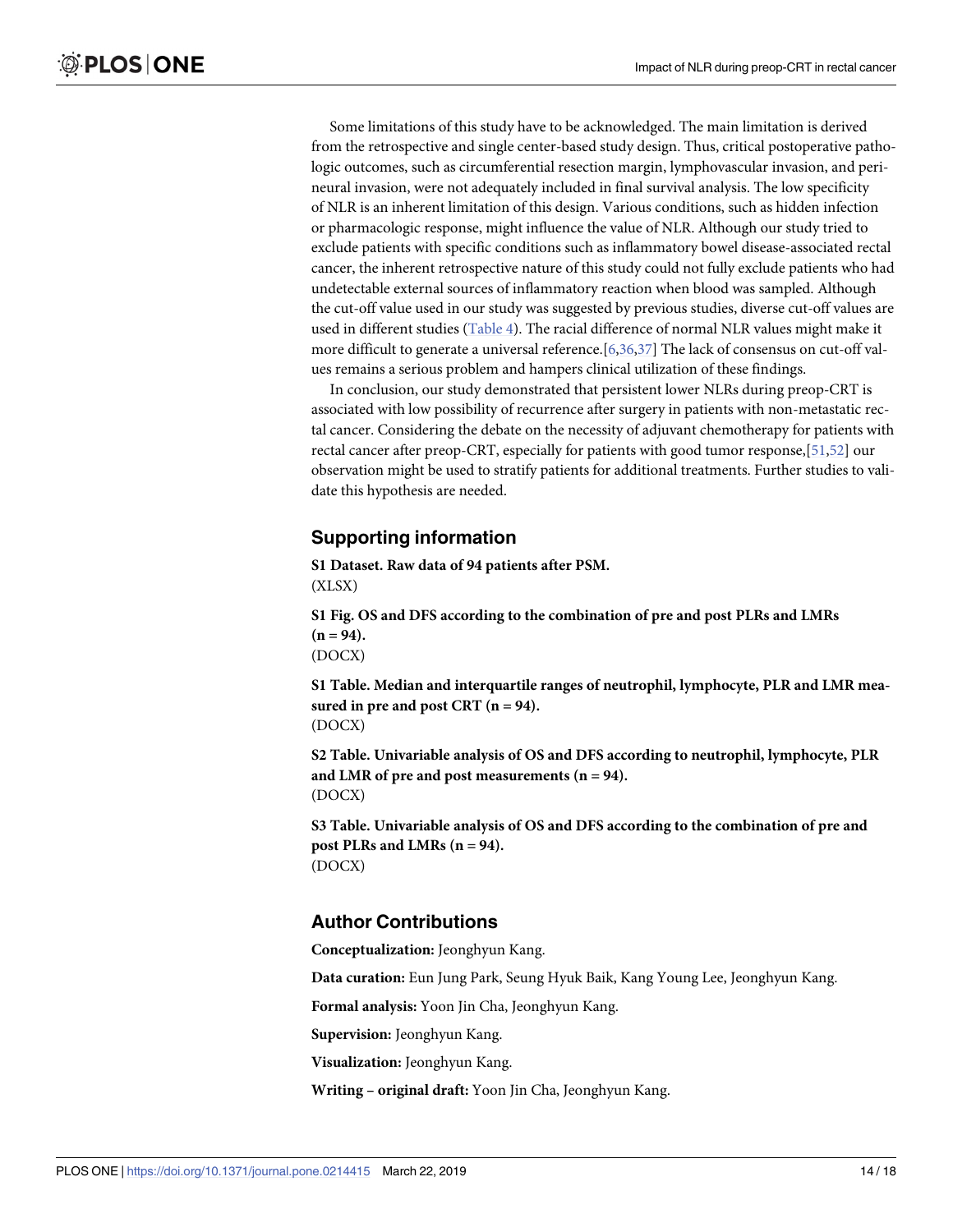<span id="page-14-0"></span>**Writing – review & editing:** Yoon Jin Cha, Eun Jung Park, Seung Hyuk Baik, Kang Young Lee, Jeonghyun Kang.

#### **References**

- **[1](#page-1-0).** Siegel RL, Miller KD, Jemal A. Cancer statistics, 2018. CA: a cancer journal for clinicians. 2018; 68 (1):7–30. Epub 2018/01/10. <https://doi.org/10.3322/caac.21442> PMID: [29313949](http://www.ncbi.nlm.nih.gov/pubmed/29313949)
- **[2](#page-1-0).** Hur H, Oh CM, Won YJ, Oh JH, Kim NK. Characteristics and Survival of Korean Patients With Colorectal Cancer Based on Data From the Korea Central Cancer Registry Data. Annals of coloproctology. 2018; 34(4):212–21. Epub 2018/09/14. <https://doi.org/10.3393/ac.2018.08.02.1> PMID: [30208684](http://www.ncbi.nlm.nih.gov/pubmed/30208684).
- **[3](#page-1-0).** Jung KW, Won YJ, Kong HJ, Lee ES. Cancer Statistics in Korea: Incidence, Mortality, Survival, and Prevalence in 2015. Cancer research and treatment: official journal of Korean Cancer Association. 2018; 50(2):303–16. Epub 2018/03/24. <https://doi.org/10.4143/crt.2018.143> PMID: [29566481.](http://www.ncbi.nlm.nih.gov/pubmed/29566481)
- **[4](#page-1-0).** Sauer R, Becker H, Hohenberger W, Rodel C, Wittekind C, Fietkau R, et al. Preoperative versus postoperative chemoradiotherapy for rectal cancer. The New England journal of medicine. 2004; 351 (17):1731–40. Epub 2004/10/22. <https://doi.org/10.1056/NEJMoa040694> PMID: [15496622.](http://www.ncbi.nlm.nih.gov/pubmed/15496622)
- **[5](#page-1-0).** Bosset JF, Collette L, Calais G, Mineur L, Maingon P, Radosevic-Jelic L, et al. Chemotherapy with preoperative radiotherapy in rectal cancer. The New England journal of medicine. 2006; 355(11):1114–23. Epub 2006/09/15. <https://doi.org/10.1056/NEJMoa060829> PMID: [16971718](http://www.ncbi.nlm.nih.gov/pubmed/16971718).
- **[6](#page-1-0).** Dolan RD, Lim J, McSorley ST, Horgan PG, McMillan DC. The role of the systemic inflammatory response in predicting outcomes in patients with operable cancer: Systematic review and meta-analysis. Scientific reports. 2017; 7(1):16717. Epub 2017/12/03. [https://doi.org/10.1038/s41598-017-16955-](https://doi.org/10.1038/s41598-017-16955-5) [5](https://doi.org/10.1038/s41598-017-16955-5) PMID: [29196718](http://www.ncbi.nlm.nih.gov/pubmed/29196718).
- **[7](#page-1-0).** Lee MY, Lottsfeldt JL. Augmentation of neutrophilic granulocyte progenitors in the bone marrow of mice with tumor-induced neutrophilia: cytochemical study of in vitro colonies. Blood. 1984; 64(2):499–506. Epub 1984/08/01. PMID: [6611182](http://www.ncbi.nlm.nih.gov/pubmed/6611182).
- **[8](#page-1-0).** Kelsey KT, Wiencke JK. Immunomethylomics: A Novel Cancer Risk Prediction Tool. Annals of the American Thoracic Society. 2018; 15(Supplement\_2):S76–s80. Epub 2018/04/21. [https://doi.org/10.](https://doi.org/10.1513/AnnalsATS.201706-477MG) [1513/AnnalsATS.201706-477MG](https://doi.org/10.1513/AnnalsATS.201706-477MG) PMID: [29676642.](http://www.ncbi.nlm.nih.gov/pubmed/29676642)
- **[9](#page-1-0).** Yu Y, Wang H, Yan A, Wang H, Li X, Liu J, et al. Pretreatment neutrophil to lymphocyte ratio in determining the prognosis of head and neck cancer: a meta-analysis. BMC cancer. 2018; 18(1):383. Epub 2018/04/06. <https://doi.org/10.1186/s12885-018-4230-z> PMID: [29618336.](http://www.ncbi.nlm.nih.gov/pubmed/29618336)
- **10.** Ethier JL, Desautels D, Templeton A, Shah PS, Amir E. Prognostic role of neutrophil-to-lymphocyte ratio in breast cancer: a systematic review and meta-analysis. Breast cancer research: BCR. 2017; 19 (1):2. Epub 2017/01/07. <https://doi.org/10.1186/s13058-016-0794-1> PMID: [28057046](http://www.ncbi.nlm.nih.gov/pubmed/28057046).
- **11.** Liu JF, Ba L, Lv H, Lv D, Du JT, Jing XM, et al. Association between neutrophil-to-lymphocyte ratio and differentiated thyroid cancer: a meta-analysis. Scientific reports. 2016; 6:38551. Epub 2016/12/13. <https://doi.org/10.1038/srep38551> PMID: [27941815](http://www.ncbi.nlm.nih.gov/pubmed/27941815).
- **12.** Qi X, Li J, Deng H, Li H, Su C, Guo X. Neutrophil-to-lymphocyte ratio for the prognostic assessment of hepatocellular carcinoma: A systematic review and meta-analysis of observational studies. Oncotarget. 2016; 7(29):45283–301. Epub 2016/06/16. <https://doi.org/10.18632/oncotarget.9942> PMID: [27304193](http://www.ncbi.nlm.nih.gov/pubmed/27304193).
- **13.** Cheng H, Long F, Jaiswar M, Yang L, Wang C, Zhou Z. Prognostic role of the neutrophil-to-lymphocyte ratio in pancreatic cancer: a meta-analysis. Scientific reports. 2015; 5:11026. Epub 2015/08/01. [https://](https://doi.org/10.1038/srep11026) [doi.org/10.1038/srep11026](https://doi.org/10.1038/srep11026) PMID: [26226887.](http://www.ncbi.nlm.nih.gov/pubmed/26226887)
- **14.** Zhang X, Zhang W, Feng LJ. Prognostic significance of neutrophil lymphocyte ratio in patients with gastric cancer: a meta-analysis. PloS one. 2014; 9(11):e111906. Epub 2014/11/18. [https://doi.org/10.1371/](https://doi.org/10.1371/journal.pone.0111906) [journal.pone.0111906](https://doi.org/10.1371/journal.pone.0111906) PMID: [25401500.](http://www.ncbi.nlm.nih.gov/pubmed/25401500)
- **[15](#page-1-0).** Yodying H, Matsuda A, Miyashita M, Matsumoto S, Sakurazawa N, Yamada M, et al. Prognostic Significance of Neutrophil-to-Lymphocyte Ratio and Platelet-to-Lymphocyte Ratio in Oncologic Outcomes of Esophageal Cancer: A Systematic Review and Meta-analysis. Annals of surgical oncology. 2016; 23 (2):646–54. Epub 2015/09/30. <https://doi.org/10.1245/s10434-015-4869-5> PMID: [26416715](http://www.ncbi.nlm.nih.gov/pubmed/26416715).
- **[16](#page-1-0).** Shen L, Zhang H, Liang L, Li G, Fan M, Wu Y, et al. Baseline neutrophil-lymphocyte ratio (>/ = 2.8) as a prognostic factor for patients with locally advanced rectal cancer undergoing neoadjuvant chemoradiation. Radiation oncology (London, England). 2014; 9:295. Epub 2014/12/19. [https://doi.org/10.1186/](https://doi.org/10.1186/s13014-014-0295-2) [s13014-014-0295-2](https://doi.org/10.1186/s13014-014-0295-2) PMID: [25518933](http://www.ncbi.nlm.nih.gov/pubmed/25518933).
- **[17](#page-10-0).** Carruthers R, Tho LM, Brown J, Kakumanu S, McCartney E, McDonald AC. Systemic inflammatory response is a predictor of outcome in patients undergoing preoperative chemoradiation for locally advanced rectal cancer. Colorectal disease: the official journal of the Association of Coloproctology of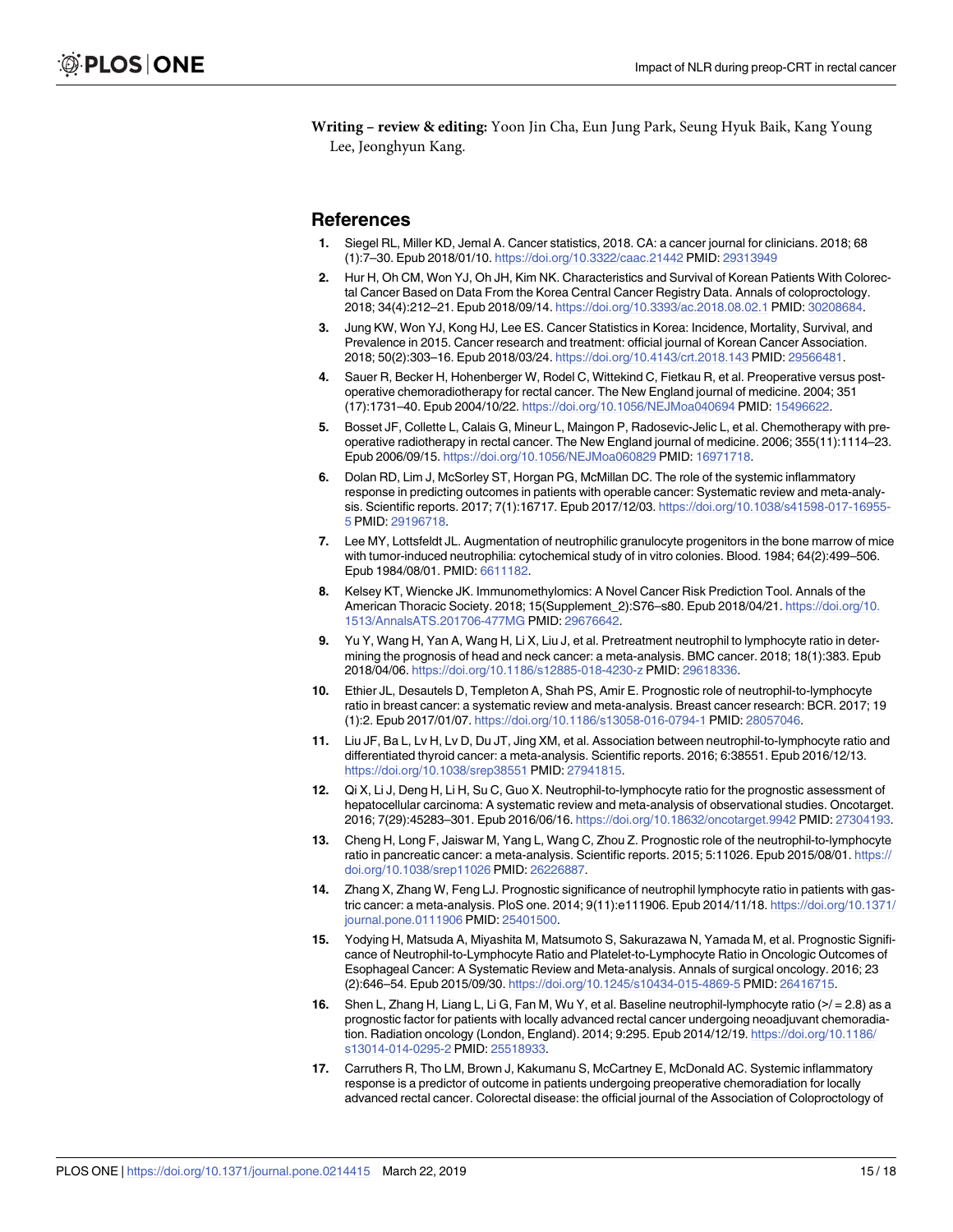Great Britain and Ireland. 2012; 14(10):e701–7. Epub 2012/06/27. [https://doi.org/10.1111/j.1463-1318.](https://doi.org/10.1111/j.1463-1318.2012.03147.x) [2012.03147.x](https://doi.org/10.1111/j.1463-1318.2012.03147.x) PMID: [22731833](http://www.ncbi.nlm.nih.gov/pubmed/22731833).

- <span id="page-15-0"></span>**[18](#page-1-0).** Kim IY, You SH, Kim YW. Neutrophil-lymphocyte ratio predicts pathologic tumor response and survival after preoperative chemoradiation for rectal cancer. BMC surgery. 2014; 14:94. Epub 2014/11/20. <https://doi.org/10.1186/1471-2482-14-94> PMID: [25406793.](http://www.ncbi.nlm.nih.gov/pubmed/25406793)
- **[19](#page-9-0).** Nagasaki T, Akiyoshi T, Fujimoto Y, Konishi T, Nagayama S, Fukunaga Y, et al. Prognostic Impact of Neutrophil-to-Lymphocyte Ratio in Patients with Advanced Low Rectal Cancer Treated with Preoperative Chemoradiotherapy. Digestive surgery. 2015; 32(6):496–503. Epub 2015/11/07. [https://doi.org/10.](https://doi.org/10.1159/000441396) [1159/000441396](https://doi.org/10.1159/000441396) PMID: [26544755.](http://www.ncbi.nlm.nih.gov/pubmed/26544755)
- **[20](#page-1-0).** Kim TG, Park W, Kim H, Choi DH, Park HC, Kim SH, et al. Baseline neutrophil-lymphocyte ratio and platelet-lymphocyte ratio in rectal cancer patients following neoadjuvant chemoradiotherapy. Tumori. 2018:300891618792476. Epub 2018/08/18. <https://doi.org/10.1177/0300891618792476> PMID: [30117371](http://www.ncbi.nlm.nih.gov/pubmed/30117371).
- **[21](#page-9-0).** Vallard A, Garcia MA, Diao P, Espenel S, de Laroche G, Guy JB, et al. Outcomes prediction in pre-operative radiotherapy locally advanced rectal cancer: leucocyte assessment as immune biomarker. Oncotarget. 2018; 9(32):22368–82. Epub 2018/06/02. <https://doi.org/10.18632/oncotarget.25023> PMID: [29854285](http://www.ncbi.nlm.nih.gov/pubmed/29854285).
- **[22](#page-1-0).** Dong YW, Shi YQ, He LW, Su PZ. Prognostic significance of neutrophil-to-lymphocyte ratio in rectal cancer: a meta-analysis. OncoTargets and therapy. 2016; 9:3127–34. Epub 2016/06/17. [https://doi.org/](https://doi.org/10.2147/OTT.S103031) [10.2147/OTT.S103031](https://doi.org/10.2147/OTT.S103031) PMID: [27307753](http://www.ncbi.nlm.nih.gov/pubmed/27307753).
- **[23](#page-1-0).** Krauthamer M, Rouvinov K, Ariad S, Man S, Walfish S, Pinsk I, et al. A study of inflammation-based predictors of tumor response to neoadjuvant chemoradiotherapy for locally advanced rectal cancer. Oncology. 2013; 85(1):27–32. Epub 2013/07/03. <https://doi.org/10.1159/000348385> PMID: [23816828](http://www.ncbi.nlm.nih.gov/pubmed/23816828).
- **[24](#page-10-0).** Caputo D, Caricato M, Coppola A, La Vaccara V, Fiore M, Coppola R. Neutrophil to Lymphocyte Ratio (NLR) and Derived Neutrophil to Lymphocyte Ratio (d-NLR) Predict Non-Responders and Postoperative Complications in Patients Undergoing Radical Surgery After Neo-Adjuvant Radio-Chemotherapy for Rectal Adenocarcinoma. Cancer investigation. 2016:1–12. Epub 2016/10/16. [https://doi.org/10.](https://doi.org/10.1080/07357907.2016.1229332) [1080/07357907.2016.1229332](https://doi.org/10.1080/07357907.2016.1229332) PMID: [27740855.](http://www.ncbi.nlm.nih.gov/pubmed/27740855)
- **[25](#page-1-0).** Lee IH, Hwang S, Lee SJ, Kang BW, Baek D, Kim HJ, et al. Systemic Inflammatory Response After Preoperative Chemoradiotherapy Can Affect Oncologic Outcomes in Locally Advanced Rectal Cancer. Anticancer research. 2017; 37(3):1459–65. Epub 2017/03/21. [https://doi.org/10.21873/anticanres.](https://doi.org/10.21873/anticanres.11470) [11470](https://doi.org/10.21873/anticanres.11470) PMID: [28314318.](http://www.ncbi.nlm.nih.gov/pubmed/28314318)
- **[26](#page-1-0).** Lino-Silva LS, Salcedo-Hernandez RA, Ruiz-Garcia EB, Garcia-Perez L, Herrera-Gomez A. Pre-operative Neutrophils/Lymphocyte Ratio in Rectal Cancer Patients with Preoperative Chemoradiotherapy. Medical archives (Sarajevo, Bosnia and Herzegovina). 2016; 70(4):256–60. Epub 2016/10/06. [https://](https://doi.org/10.5455/medarh.2016.70.256-260) [doi.org/10.5455/medarh.2016.70.256-260](https://doi.org/10.5455/medarh.2016.70.256-260) PMID: [27703284.](http://www.ncbi.nlm.nih.gov/pubmed/27703284)
- **[27](#page-1-0).** Shen J, Zhu Y, Wu W, Zhang L, Ju H, Fan Y, et al. Prognostic Role of Neutrophil-to-Lymphocyte Ratio in Locally Advanced Rectal Cancer Treated with Neoadjuvant Chemoradiotherapy. Medical science monitor: international medical journal of experimental and clinical research. 2017; 23:315–24. Epub 2017/01/20. <https://doi.org/10.12659/MSM.902752> PMID: [28100902.](http://www.ncbi.nlm.nih.gov/pubmed/28100902)
- **[28](#page-1-0).** Jung SW, Park IJ, Oh SH, Yeom SS, Lee JL, Yoon YS, et al. Association of immunologic markers from complete blood counts with the response to preoperative chemoradiotherapy and prognosis in locally advanced rectal cancer. Oncotarget. 2017; 8(35):59757–65. Epub 2017/09/25. [https://doi.org/10.](https://doi.org/10.18632/oncotarget.15760) [18632/oncotarget.15760](https://doi.org/10.18632/oncotarget.15760) PMID: [28938679](http://www.ncbi.nlm.nih.gov/pubmed/28938679).
- **[29](#page-1-0).** Portale G, Cavallin F, Valdegamberi A, Frigo F, Fiscon V. Platelet-to-Lymphocyte Ratio and Neutrophil-to-Lymphocyte Ratio Are Not Prognostic Biomarkers in Rectal Cancer Patients with Curative Resection. Journal of gastrointestinal surgery: official journal of the Society for Surgery of the Alimentary Tract. 2018; 22(9):1611–8. Epub 2018/04/25. <https://doi.org/10.1007/s11605-018-3781-2> PMID: [29687424](http://www.ncbi.nlm.nih.gov/pubmed/29687424).
- **[30](#page-2-0).** Lee YJ, Lee SB, Beak SK, Han YD, Cho MS, Hur H, et al. Temporal changes in immune cell composition and cytokines in response to chemoradiation in rectal cancer. Scientific reports. 2018; 8(1):7565. Epub 2018/05/17. <https://doi.org/10.1038/s41598-018-25970-z> PMID: [29765096](http://www.ncbi.nlm.nih.gov/pubmed/29765096).
- **[31](#page-2-0).** Hodek M, Sirak I, Ferko A, Orhalmi J, Hovorkova E, Hadzi Nikolov D, et al. Neoadjuvant chemoradiotherapy of rectal carcinoma: Baseline hematologic parameters influencing outcomes. Strahlentherapie und Onkologie: Organ der Deutschen Rontgengesellschaft [et al]. 2016; 192(9):632–40. Epub 2016/ 06/09. <https://doi.org/10.1007/s00066-016-0988-6> PMID: [27272661.](http://www.ncbi.nlm.nih.gov/pubmed/27272661)
- **[32](#page-2-0).** Sung S, Son SH, Park EY, Kay CS. Prognosis of locally advanced rectal cancer can be predicted more accurately using pre- and post-chemoradiotherapy neutrophil-lymphocyte ratios in patients who received preoperative chemoradiotherapy. PloS one. 2017; 12(3):e0173955. Epub 2017/03/16. [https://](https://doi.org/10.1371/journal.pone.0173955) [doi.org/10.1371/journal.pone.0173955](https://doi.org/10.1371/journal.pone.0173955) PMID: [28291841.](http://www.ncbi.nlm.nih.gov/pubmed/28291841)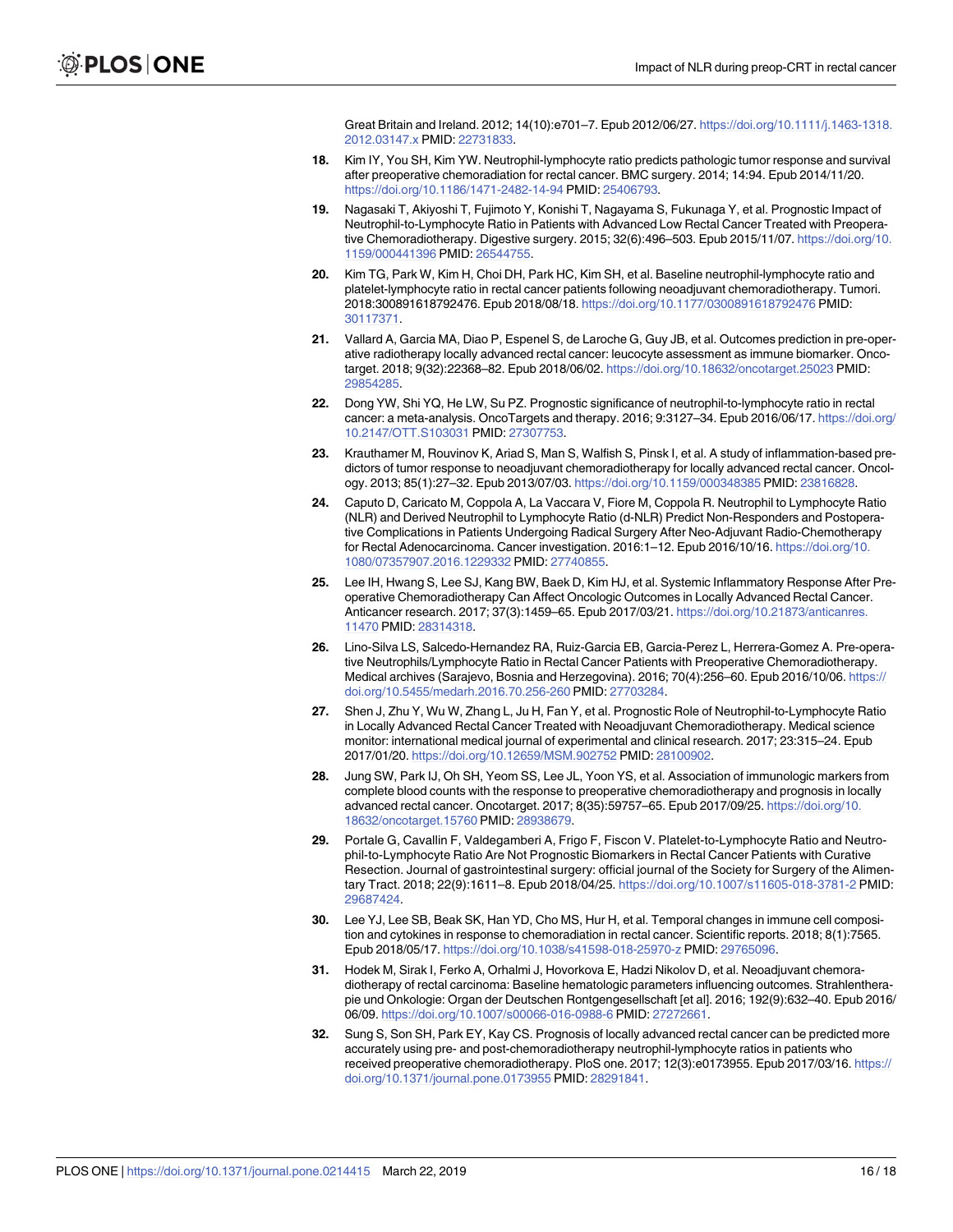- <span id="page-16-0"></span>**[33](#page-3-0).** Chiang SF, Hung HY, Tang R, Changchien CR, Chen JS, You YT, et al. Can neutrophil-to-lymphocyte ratio predict the survival of colorectal cancer patients who have received curative surgery electively? International journal of colorectal disease. 2012; 27(10):1347–57. Epub 2012/03/31. [https://doi.org/10.](https://doi.org/10.1007/s00384-012-1459-x) [1007/s00384-012-1459-x](https://doi.org/10.1007/s00384-012-1459-x) PMID: [22460305.](http://www.ncbi.nlm.nih.gov/pubmed/22460305)
- **34.** Malietzis G, Giacometti M, Askari A, Nachiappan S, Kennedy RH, Faiz OD, et al. A preoperative neutrophil to lymphocyte ratio of 3 predicts disease-free survival after curative elective colorectal cancer surgery. Annals of surgery. 2014; 260(2):287–92. Epub 2013/10/08. [https://doi.org/10.1097/SLA.](https://doi.org/10.1097/SLA.0000000000000216) [0000000000000216](https://doi.org/10.1097/SLA.0000000000000216) PMID: [24096764.](http://www.ncbi.nlm.nih.gov/pubmed/24096764)
- **[35](#page-3-0).** Malietzis G, Giacometti M, Kennedy RH, Athanasiou T, Aziz O, Jenkins JT. The emerging role of neutrophil to lymphocyte ratio in determining colorectal cancer treatment outcomes: a systematic review and meta-analysis. Annals of surgical oncology. 2014; 21(12):3938–46. Epub 2014/05/29. [https://doi.](https://doi.org/10.1245/s10434-014-3815-2) [org/10.1245/s10434-014-3815-2](https://doi.org/10.1245/s10434-014-3815-2) PMID: [24866438.](http://www.ncbi.nlm.nih.gov/pubmed/24866438)
- **[36](#page-9-0).** Lee JS, Kim NY, Na SH, Youn YH, Shin CS. Reference values of neutrophil-lymphocyte ratio, lymphocyte-monocyte ratio, platelet-lymphocyte ratio, and mean platelet volume in healthy adults in South Korea. Medicine. 2018; 97(26):e11138. Epub 2018/06/29. [https://doi.org/10.1097/MD.](https://doi.org/10.1097/MD.0000000000011138) [0000000000011138](https://doi.org/10.1097/MD.0000000000011138) PMID: [29952958.](http://www.ncbi.nlm.nih.gov/pubmed/29952958)
- **[37](#page-9-0).** Azab B, Camacho-Rivera M, Taioli E. Average values and racial differences of neutrophil lymphocyte ratio among a nationally representative sample of United States subjects. PloS one. 2014; 9(11): e112361. Epub 2014/11/07. <https://doi.org/10.1371/journal.pone.0112361> PMID: [25375150](http://www.ncbi.nlm.nih.gov/pubmed/25375150).
- **[38](#page-12-0).** Kitayama J, Yasuda K, Kawai K, Sunami E, Nagawa H. Circulating lymphocyte number has a positive association with tumor response in neoadjuvant chemoradiotherapy for advanced rectal cancer. Radiation oncology (London, England). 2010; 5:47. Epub 2010/06/08. [https://doi.org/10.1186/1748-717x-5-](https://doi.org/10.1186/1748-717x-5-47) [47](https://doi.org/10.1186/1748-717x-5-47) PMID: [20525293.](http://www.ncbi.nlm.nih.gov/pubmed/20525293)
- **[39](#page-12-0).** Sprent J, Anderson RE, Miller JF. Radiosensitivity of T and B lymphocytes. II. Effect of irradiation on response of T cells to alloantigens. European journal of immunology. 1974; 4(3):204–10. Epub 1974/ 03/01. <https://doi.org/10.1002/eji.1830040310> PMID: [4153033](http://www.ncbi.nlm.nih.gov/pubmed/4153033).
- **[40](#page-12-0).** Pugh JL, Sukhina AS, Seed TM, Manley NR, Sempowski GD, van den Brink MR, et al. Histone deacetylation critically determines T cell subset radiosensitivity. Journal of immunology (Baltimore, Md: 1950). 2014; 193(3):1451–8. Epub 2014/07/06. <https://doi.org/10.4049/jimmunol.1400434> PMID: [24990082](http://www.ncbi.nlm.nih.gov/pubmed/24990082)
- **[41](#page-12-0).** Venkatesulu BP, Mallick S, Lin SH, Krishnan S. A systematic review of the influence of radiationinduced lymphopenia on survival outcomes in solid tumors. Critical reviews in oncology/hematology. 2018; 123:42–51. Epub 2018/02/28. <https://doi.org/10.1016/j.critrevonc.2018.01.003> PMID: [29482778](http://www.ncbi.nlm.nih.gov/pubmed/29482778)
- **[42](#page-12-0).** de Visser KE, Eichten A, Coussens LM. Paradoxical roles of the immune system during cancer development. Nature reviews Cancer. 2006; 6(1):24–37. Epub 2006/01/07. <https://doi.org/10.1038/nrc1782> PMID: [16397525](http://www.ncbi.nlm.nih.gov/pubmed/16397525)
- **[43](#page-12-0).** Heo J, Chun M, Noh OK, Oh YT, Suh KW, Park JE, et al. Sustaining Blood Lymphocyte Count during Preoperative Chemoradiotherapy as a Predictive Marker for Pathologic Complete Response in Locally Advanced Rectal Cancer. Cancer research and treatment: official journal of Korean Cancer Association. 2016; 48(1):232–9. Epub 2015/03/18. <https://doi.org/10.4143/crt.2014.351> PMID: [25779365](http://www.ncbi.nlm.nih.gov/pubmed/25779365)
- **[44](#page-12-0).** Yamamoto A, Toiyama Y, Okugawa Y, Oki S, Ide S, Saigusa S, et al. Clinical Implications of Pretreatment: Lymphocyte-to-Monocyte Ratio in Patients With Rectal Cancer Receiving Preoperative Chemoradiotherapy. Diseases of the colon and rectum. 2019; 62(2):171–80. Epub 2018/11/20. [https://doi.org/](https://doi.org/10.1097/DCR.0000000000001245) [10.1097/DCR.0000000000001245](https://doi.org/10.1097/DCR.0000000000001245) PMID: [30451750](http://www.ncbi.nlm.nih.gov/pubmed/30451750)
- **45.** Ward WH, Goel N, Ruth KJ, Esposito AC, Lambreton F, Sigurdson ER, et al. Predictive Value of Leukocyte- and Platelet-Derived Ratios in Rectal Adenocarcinoma. The Journal of surgical research. 2018; 232:275–82. Epub 2018/11/23. <https://doi.org/10.1016/j.jss.2018.06.060> PMID: [30463730](http://www.ncbi.nlm.nih.gov/pubmed/30463730)
- **46.** Abe S, Kawai K, Nozawa H, Hata K, Kiyomatsu T, Morikawa T, et al. LMR predicts outcome in patients after preoperative chemoradiotherapy for stage II-III rectal cancer. The Journal of surgical research. 2018; 222:122–31. Epub 2017/12/24. <https://doi.org/10.1016/j.jss.2017.09.053> PMID: [29273363](http://www.ncbi.nlm.nih.gov/pubmed/29273363)
- **[47](#page-12-0).** Deng YX, Lin JZ, Peng JH, Zhao YJ, Sui QQ, Wu XJ, et al. Lymphocyte-to-monocyte ratio before chemoradiotherapy represents a prognostic predictor for locally advanced rectal cancer. OncoTargets and therapy. 2017; 10:5575–83. Epub 2017/12/05. <https://doi.org/10.2147/OTT.S146697> PMID: [29200872](http://www.ncbi.nlm.nih.gov/pubmed/29200872)
- **[48](#page-12-0).** Gu X, Gao XS, Qin S, Li X, Qi X, Ma M, et al. Elevated Platelet to Lymphocyte Ratio Is Associated with Poor Survival Outcomes in Patients with Colorectal Cancer. PloS one. 2016; 11(9):e0163523. Epub 2016/09/23. <https://doi.org/10.1371/journal.pone.0163523> PMID: [27658306](http://www.ncbi.nlm.nih.gov/pubmed/27658306)
- **[49](#page-12-0).** Toiyama Y, Inoue Y, Kawamura M, Kawamoto A, Okugawa Y, Hiro J, et al. Elevated platelet count as predictor of recurrence in rectal cancer patients undergoing preoperative chemoradiotherapy followed by surgery. International surgery. 2015; 100(2):199–207. Epub 2015/02/19. [https://doi.org/10.9738/](https://doi.org/10.9738/INTSURG-D-13-00178.1) [INTSURG-D-13-00178.1](https://doi.org/10.9738/INTSURG-D-13-00178.1) PMID: [25692418](http://www.ncbi.nlm.nih.gov/pubmed/25692418)